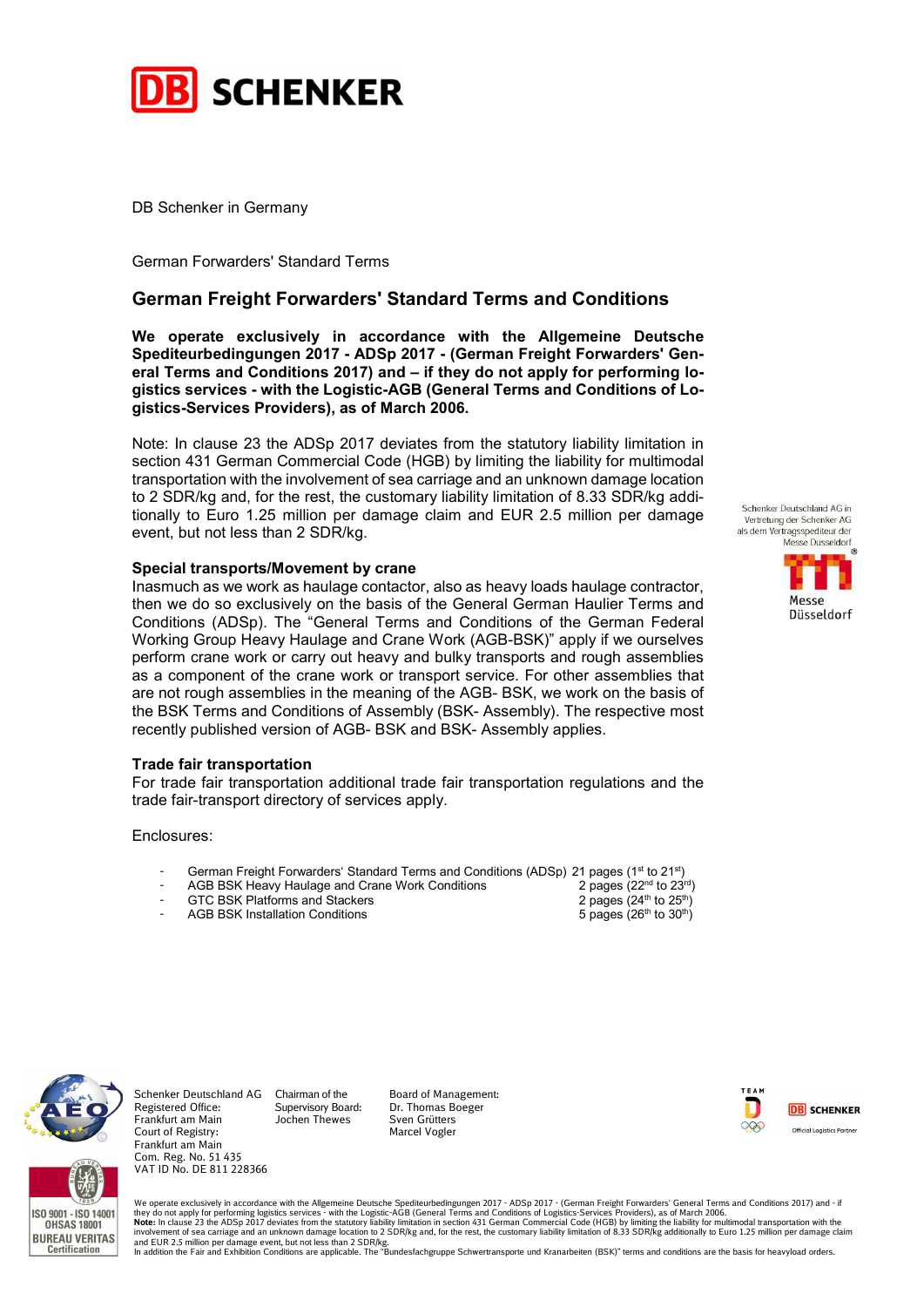# **ADSp 2017**

The following text is a translation of the German version of the ADSp 2017 by the DSLV and BGL. In case of doubts, the German version of the ADSp 2017 shall prevail.

# **Preface**

The German Freight Forwarders' Standard Terms and Conditions 2017 (Allgemeine Deutsche Spediteurbedingungen 2017 - ADSp 2017) are recommended for use as of 1 January 2017 by the Federal Association of German Industry (BDI), the Federal Association of German Wholesale, Foreign Trade and Services (BGA), the Federal Association of Road Haulage, Logistics and Disposal (BGA), the Federal Association of Furniture Forwarders and Logistics (AMÖ), the Federal Association of Transport and Logistics in Industry and Trade (BWVL), the Association of the German Chambers of Industry and Commerce (DIHK), the Federal Association of German Freight Forwarders and Logistics Operators (DSLV) and the German Retail Federation (HDE). This advice is non-binding and the contract parties are free to make agreements that deviate from the contents of this recommendation.

| 1.     | Definitions <sup>1</sup>                                                                                                                                                                                                                                                                                                                                                                                                            |
|--------|-------------------------------------------------------------------------------------------------------------------------------------------------------------------------------------------------------------------------------------------------------------------------------------------------------------------------------------------------------------------------------------------------------------------------------------|
| (1.4)  | Consignee                                                                                                                                                                                                                                                                                                                                                                                                                           |
|        | Legal person to whom the goods shall be delivered according to the Freight Forwarding<br>Contract or valid instruction of the Principal or other persons authorised to dispose of.                                                                                                                                                                                                                                                  |
| (1.11) | Damage Case / Damage Event                                                                                                                                                                                                                                                                                                                                                                                                          |
|        | Damage Case means, when, due to an external process, a claimant raises a claim on<br>the basis of a Freight Forwarding Contract or in lieu of a freight forwarding claim;<br>Damage Event means, when, due to an external process, several claimants raise claims<br>on the basis of several Freight Forwarding Contracts.                                                                                                          |
| (1.6)  | Dangerous Goods                                                                                                                                                                                                                                                                                                                                                                                                                     |
|        | Dangerous Goods are goods that have the potential to endanger people, Vehicles or<br>legal interests of third parties during the course of standard transportation, warehousing<br>or other activities. In particular, hazardous goods are defined as goods that fall in the<br>scope of application of statutes and regulations relating to hazardous goods, such as<br>provisions covering dangerous materials, water or garbage. |
| (1.1)  | Delivery                                                                                                                                                                                                                                                                                                                                                                                                                            |
|        | The term of Delivery includes also the delivery in the warehouse business.                                                                                                                                                                                                                                                                                                                                                          |
| (1.13) | Freight Forwarder                                                                                                                                                                                                                                                                                                                                                                                                                   |
|        | Legal person, which concludes a Freight Forwarding Contract with the Principal. Freight<br>Forwarders are particularly carrier according to section 407, Freight Forwarder according                                                                                                                                                                                                                                                |

<sup>&</sup>lt;sup>1</sup> For user-friendliness, Section 1 ADSp 2017 ("Definitions") is sorted in alphabetical order. The numbering is according to the German version of the ADSp 2017.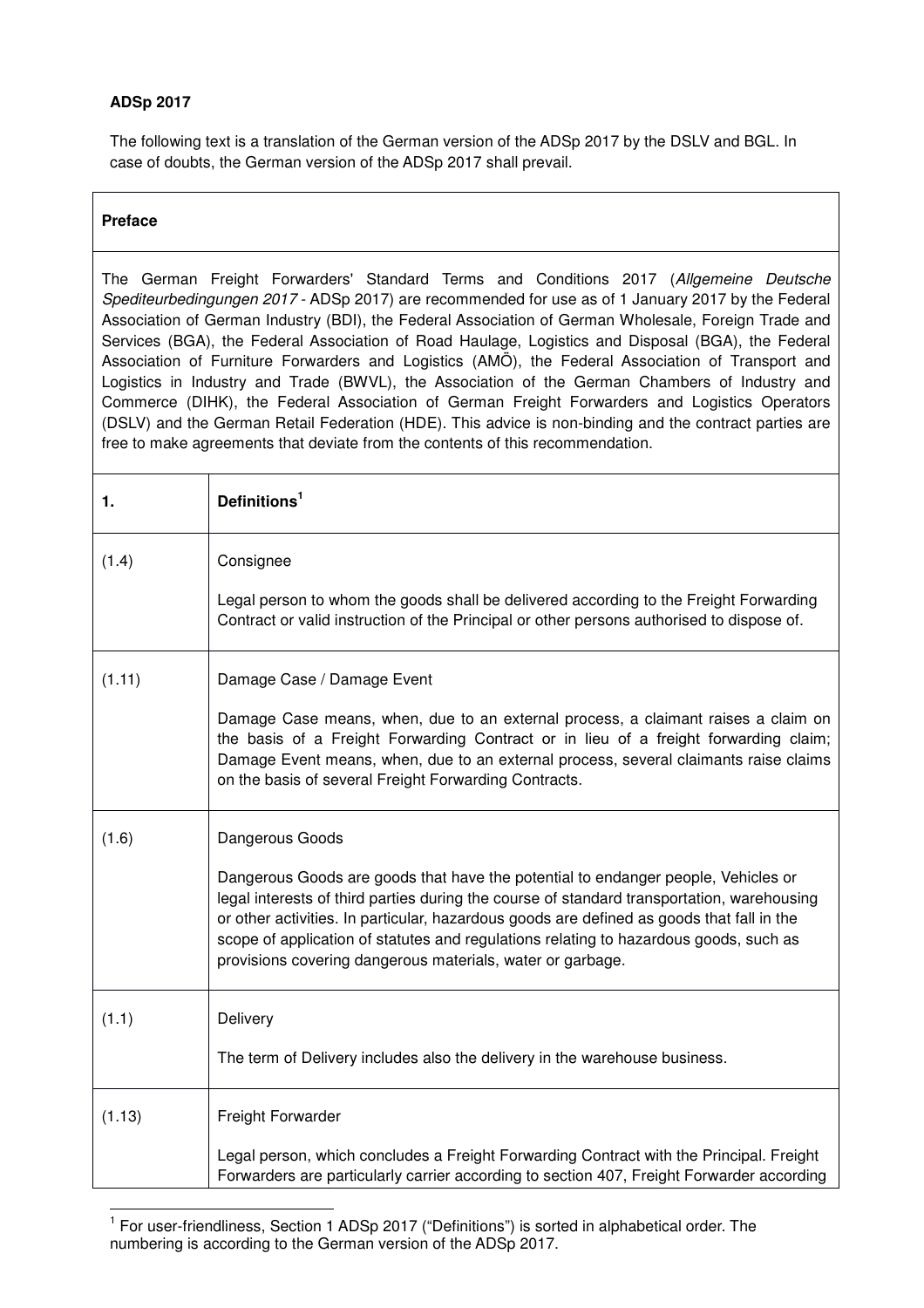|        | to section 453, warehouse keeper according to section 467 and sea freight carrier<br>according to sections 481, 527 HGB.                                                                                                                                                                                                                                           |
|--------|--------------------------------------------------------------------------------------------------------------------------------------------------------------------------------------------------------------------------------------------------------------------------------------------------------------------------------------------------------------------|
| (1.14) | Freight Forwarding Contracts ("Verkehrsverträge")                                                                                                                                                                                                                                                                                                                  |
|        | The ADSp cover all Freight Forwarding Contracts undertaken by the Freight Forwarder<br>as contractor for all activities, regardless of whether they are freight forwarding, carriage<br>of goods (by sea), warehousing or other, typical services pertaining to the freight<br>forwarding business, such as customs handling, tracking of goods or cargo handling. |
|        | These terms and conditions also apply to all typical logistical services included in freight<br>forwarding, if these are in relation to the transport or warehousing of goods, in particular<br>to activities such as the creation of loading units, consignments, labelling, weighing of<br>goods and returns processing.                                         |
|        | Contracts about the presentation of manned motor Vehicles for use on instruction by the<br>Principal shall also be deemed as Freight Forwarding Contracts ("Lohnfuhrverträge").                                                                                                                                                                                    |
| (1.12) | Interfaces                                                                                                                                                                                                                                                                                                                                                         |
|        | After acceptance and before Delivery of the goods by the Freight Forwarder, Interfaces<br>are defined as any transition of the goods from one legal person to another any<br>transhipment from one Vehicle to another, any (temporary) storage.                                                                                                                    |
| 1.7    | Loading Means                                                                                                                                                                                                                                                                                                                                                      |
|        | Means for the aggregation of Packages and for the creation of loading units, such as<br>pallets, container, swap trailers, bins.                                                                                                                                                                                                                                   |
| (1.16) | <b>Material Contractual Obligations</b>                                                                                                                                                                                                                                                                                                                            |
|        | Material Contractual Obligations are defined as those that initially enable the<br>contractually agreed fulfilment of the Freight Forwarding Contract and on which the<br>contracting partner is entitled to reasonably rely on.                                                                                                                                   |
| (1.10) | Packages                                                                                                                                                                                                                                                                                                                                                           |
|        | Single items or units formed by the Principal for the fulfilment of the order with or without<br>Loading Means, which the Freight Forwarder must handle as one ensemble (freight item<br>as defined by sections 409, 431, 504 German Commercial Code (HGB).                                                                                                        |
| (1.8)  | Place of Loading / Discharge                                                                                                                                                                                                                                                                                                                                       |
|        | The postal address, if the parties have not agreed on a more precise location.                                                                                                                                                                                                                                                                                     |
| (1.19) | Point of Time                                                                                                                                                                                                                                                                                                                                                      |
|        | Agreed Point of Time for the arrival of the Freight Forwarder at the Place of Loading or                                                                                                                                                                                                                                                                           |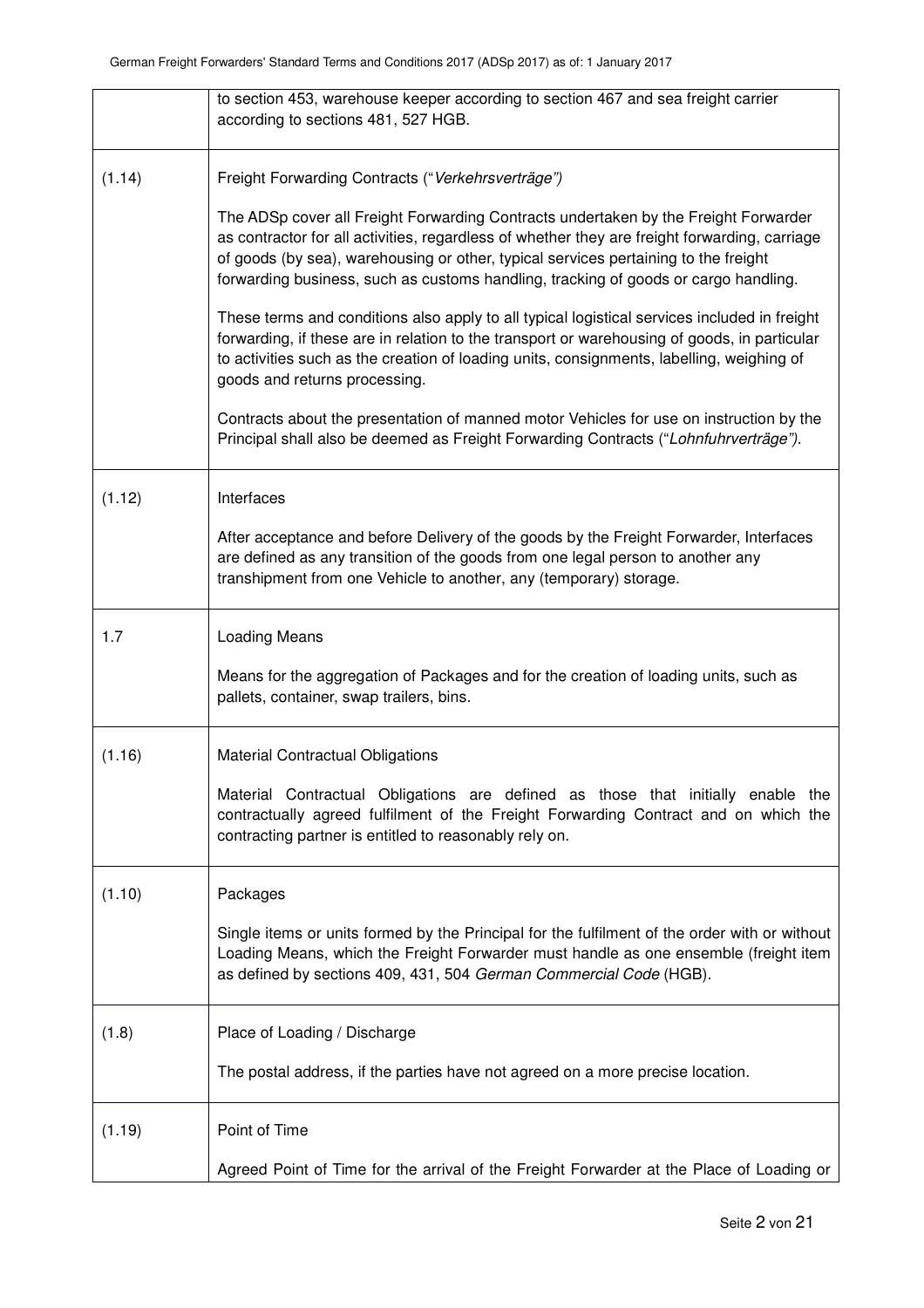|        | Place of Discharge.                                                                                                                                                                                                                                                                                                                                                                                                |
|--------|--------------------------------------------------------------------------------------------------------------------------------------------------------------------------------------------------------------------------------------------------------------------------------------------------------------------------------------------------------------------------------------------------------------------|
| (1.2)  | Principal<br>Legal person which concludes a Freight Forwarding Contract with the Freight Forwarder.                                                                                                                                                                                                                                                                                                                |
| (1.15) | Shipper                                                                                                                                                                                                                                                                                                                                                                                                            |
|        | Legal Person, which hands over the goods for transportation according to the Freight<br>Forwarding Contract or on a valid instruction.                                                                                                                                                                                                                                                                             |
| (1.3)  | <b>Theft-Sensitive Goods</b>                                                                                                                                                                                                                                                                                                                                                                                       |
|        | Theft-Sensitive Goods are those exposed to an increased risk of robbery and theft, such<br>as money, precious metals, jewellery, watches, precious minerals, art, antiques, check<br>books, credit cards and/or other payment means, stocks and security papers,<br>documents, spirits, tobacco, entertainment electronic goods, telecommunications goods,<br>IT equipment and accessories as well as smart cards. |
| (1.18) | <b>Time Frame</b>                                                                                                                                                                                                                                                                                                                                                                                                  |
|        | Agreed Time Frame for the arrival of the Freight Forwarder at the Place of Loading or<br>Place of Discharge.                                                                                                                                                                                                                                                                                                       |
| (1.9)  | Time of Performance                                                                                                                                                                                                                                                                                                                                                                                                |
|        | The time (date, time of day) up to a particular performance must be taken place, for<br>example a Time Frame or Point of Time.                                                                                                                                                                                                                                                                                     |
| (1.17) | Valuable Goods                                                                                                                                                                                                                                                                                                                                                                                                     |
|        | Good, at the time and place of taking over, with an actual value of at least 100 Euro/kg.                                                                                                                                                                                                                                                                                                                          |
| (1.5)  | Vehicle                                                                                                                                                                                                                                                                                                                                                                                                            |
|        | Means of transport for the transportation of goods on traffic routes.                                                                                                                                                                                                                                                                                                                                              |
| 2.     | <b>Scope of application</b>                                                                                                                                                                                                                                                                                                                                                                                        |
| 2.1    | The ADSp cover all Freight Forwarding Contracts undertaken by the Freight Forwarder<br>as contractor.                                                                                                                                                                                                                                                                                                              |
| 2.2    | Statutory provisions which cannot be modified by pre-formulated standard terms and<br>conditions take precedence over the ADSp.                                                                                                                                                                                                                                                                                    |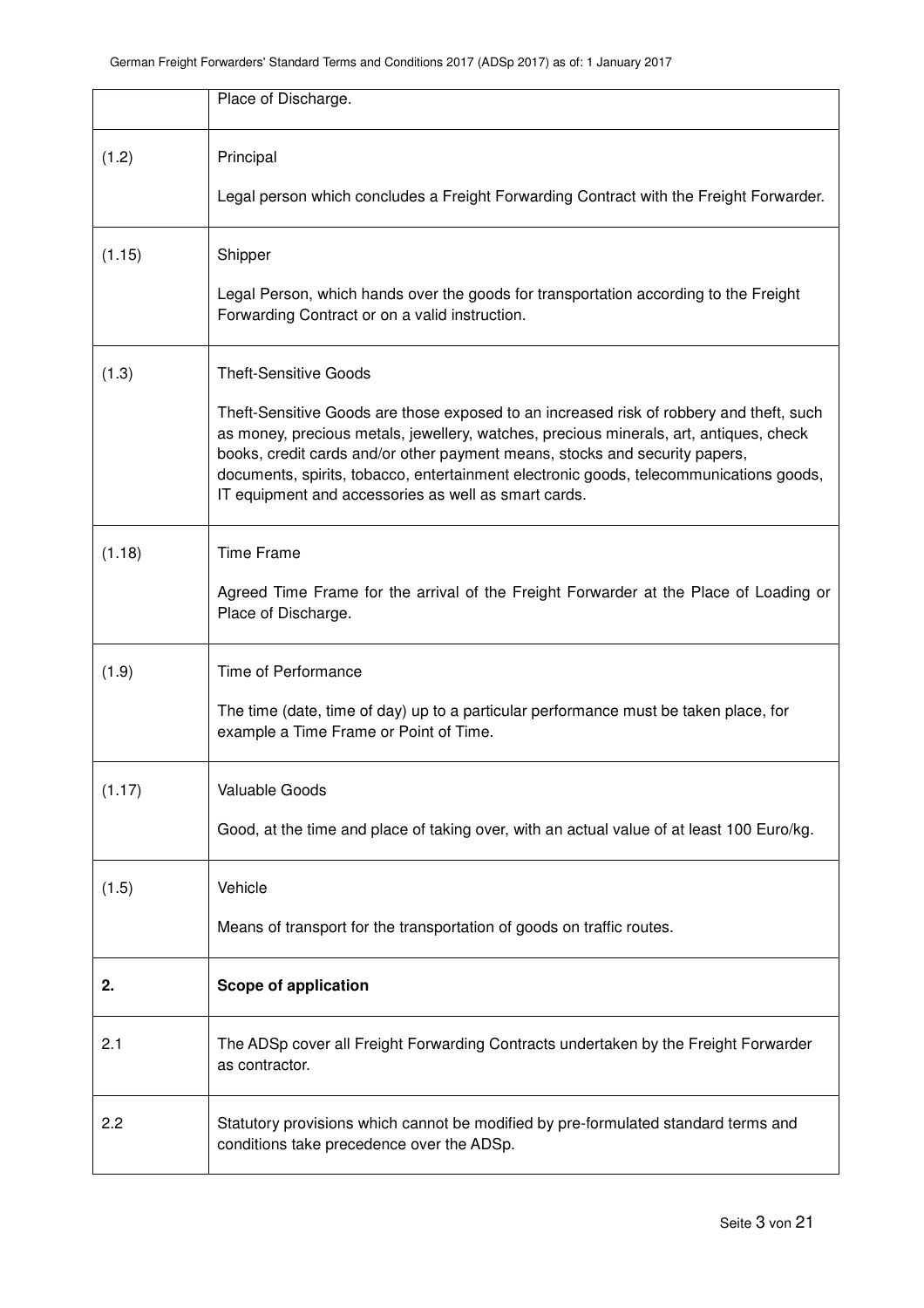| 2.3   | The ADSp do not apply to businesses that are exclusively dedicated to:                                                                                                                                                                                                                                                                                                                                                           |
|-------|----------------------------------------------------------------------------------------------------------------------------------------------------------------------------------------------------------------------------------------------------------------------------------------------------------------------------------------------------------------------------------------------------------------------------------|
| 2.3.1 | packaging,                                                                                                                                                                                                                                                                                                                                                                                                                       |
| 2.3.2 | transportation and warehousing of towed or salvaged goods,                                                                                                                                                                                                                                                                                                                                                                       |
| 2.3.3 | transportation and warehousing of removal goods according to section 451 HGB,                                                                                                                                                                                                                                                                                                                                                    |
| 2.3.4 | storage and digitalisation of files; files are all types of embodied and digitalised business<br>papers, documents, data storage mediums and similar objects for information collection,                                                                                                                                                                                                                                         |
| 2.3.5 | abnormal and heavy-load transports, which require a transportation regulation<br>permission or exception, crane services and associated assembly work,                                                                                                                                                                                                                                                                           |
| 2.4   | The ADSp do not apply to Freight Forwarding Contracts with consumers as defined in<br>Section 13 German Civil Code (BGB).                                                                                                                                                                                                                                                                                                        |
| 3.    | Obligation of the Principal regarding placing of orders, information requirements,<br>special goods                                                                                                                                                                                                                                                                                                                              |
| 3.1   | The Principal shall inform the Freight Forwarder about all relevant parameters affecting<br>the carrying out of the order.<br>These include                                                                                                                                                                                                                                                                                      |
| 3.1.1 | addresses, type and quality of the goods, the gross weight (including packaging and<br>Loading Means) or otherwise specified quantities, marks, numbering, quantities and type<br>of Packages, specific characteristics of the goods (such as live animals and plants,<br>perishability), the value of the goods (for example for customs purposes or the insurance<br>of goods according to clause 21 ADSp) and Delivery times, |
| 3.1.2 | all public-legal duties and safety regulations, such as duties relating to customs, foreign<br>trade regulations (particularly those relating to goods and people as well as specific<br>country embargos) and legal safety obligations.                                                                                                                                                                                         |
| 3.1.3 | in case of carriage of goods by sea, all relevant data in the compulsory form relating to<br>safety statutes (e. g. International Convention for the Safety of Life at Sea (SOLAS).                                                                                                                                                                                                                                              |
| 3.1.4 | intellectual property rights of third parties, such as trademark and license limitations<br>which are connected to the possession of the goods, including legal or regulatory<br>hindrances capable of prejudicing the processing of the order.                                                                                                                                                                                  |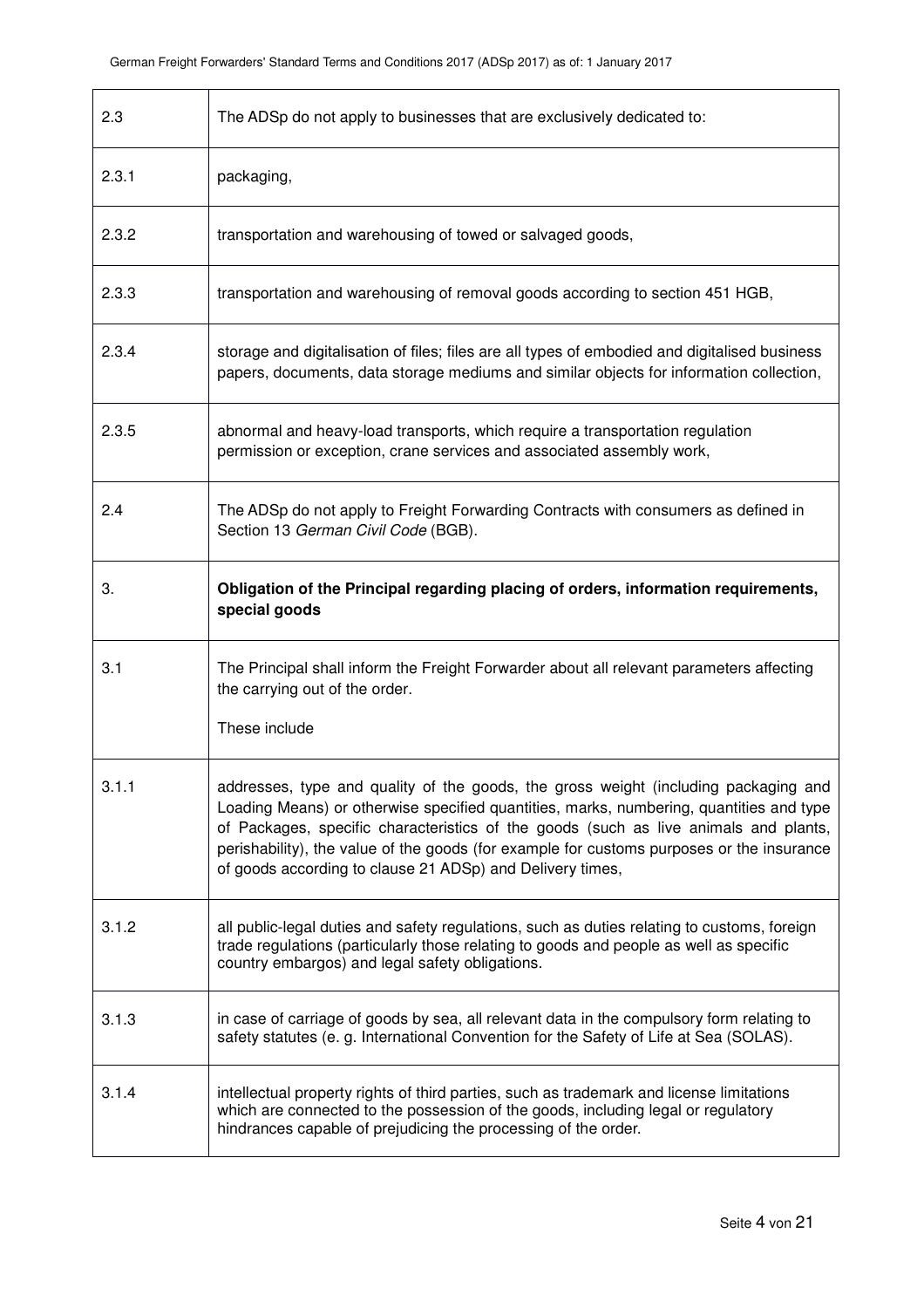$\mathsf{r}$ 

٦

| 3.1.5 | specific technical requirements for the means of transport and particular cargo securing<br>means to be supplied by the Freight Forwarder.                                                                                                                                                                                                                                                                                                                                                                                                                                                                                                                                                                                                             |
|-------|--------------------------------------------------------------------------------------------------------------------------------------------------------------------------------------------------------------------------------------------------------------------------------------------------------------------------------------------------------------------------------------------------------------------------------------------------------------------------------------------------------------------------------------------------------------------------------------------------------------------------------------------------------------------------------------------------------------------------------------------------------|
| 3.2   | In case of Dangerous Goods, the Principal must inform the Freight Forwarder in due time<br>and in text form about the quantity and specific nature of the hazard including - if required<br>- the necessary safety measures. If Dangerous Goods fall into scope of the law on the<br>transport of dangerous goods (Gesetz über die Beförderung gefährlicher Güter<br>(GGBefG) or if other transported and stored goods fall into scope of other Dangerous<br>Goods or garbage related statutes or regulations, the Principal must provide the relevant<br>information, in particular the classification according to the relevant Dangerous Goods<br>laws, and, at the latest, during the handover of the goods, supply the required<br>documentation. |
| 3.3   | In case of valuable or Theft-Sensitive Goods, the Principal must inform the Freight<br>Forwarder in text form regarding the type and value of the goods and the current risks<br>involved to enable the Freight Forwarder to assess the acceptance of the order or take<br>appropriate measures for the safe and damage-free completion of said order. In case of<br>acceptance of the order, the Freight Forwarder is obliged to undertake appropriate safety<br>measures for protecting the goods.                                                                                                                                                                                                                                                   |
| 3.4   | The Principal is responsible for supplying the Freight Forwarder with all information,<br>certificates and other documentation required, such as customs classification, for the<br>correct processing of customs or other statutorily required handling of the goods,<br>including, but not limited to, security checks for air freight shipments.                                                                                                                                                                                                                                                                                                                                                                                                    |
| 4     | <b>Rights and duties of the Freight Forwarder</b>                                                                                                                                                                                                                                                                                                                                                                                                                                                                                                                                                                                                                                                                                                      |
| 4.1   | The Freight Forwarder shall act in the interest of the Principal, check the placed order for<br>obvious faults and immediately inform the Principal, if required, about all dangers known<br>by the Freight Forwarder for the fulfilment of the order.                                                                                                                                                                                                                                                                                                                                                                                                                                                                                                 |
| 4.2   | The Freight Forwarder takes care that the Vehicles, loading safety means and, if their<br>presentation is agreed, Loading Means are in a technically perfect condition, comply with<br>statutory provisions and the requirements of the Freight Forwarding Contract. Vehicles<br>and Loading Means shall be equipped with the typical appliances, equipment or methods<br>for the protection of the goods, in particular loading safety means. Vehicles shall have<br>low emissions and noise as well as low energy consumption.                                                                                                                                                                                                                       |
| 4.3   | The Freight Forwarder shall deploy reliable, appropriate and, for the particular task in<br>question, suitable and duly employed, qualified and trained drivers and, if required, with a<br>driver certification.                                                                                                                                                                                                                                                                                                                                                                                                                                                                                                                                      |
| 4.4   | On foreign premises, the Freight Forwarder shallt comply with the house rules, plant or<br>construction site regulations in force, if they were announced to the Freight Forwarder.<br>Section 419 HGB remains unaffected.                                                                                                                                                                                                                                                                                                                                                                                                                                                                                                                             |

٦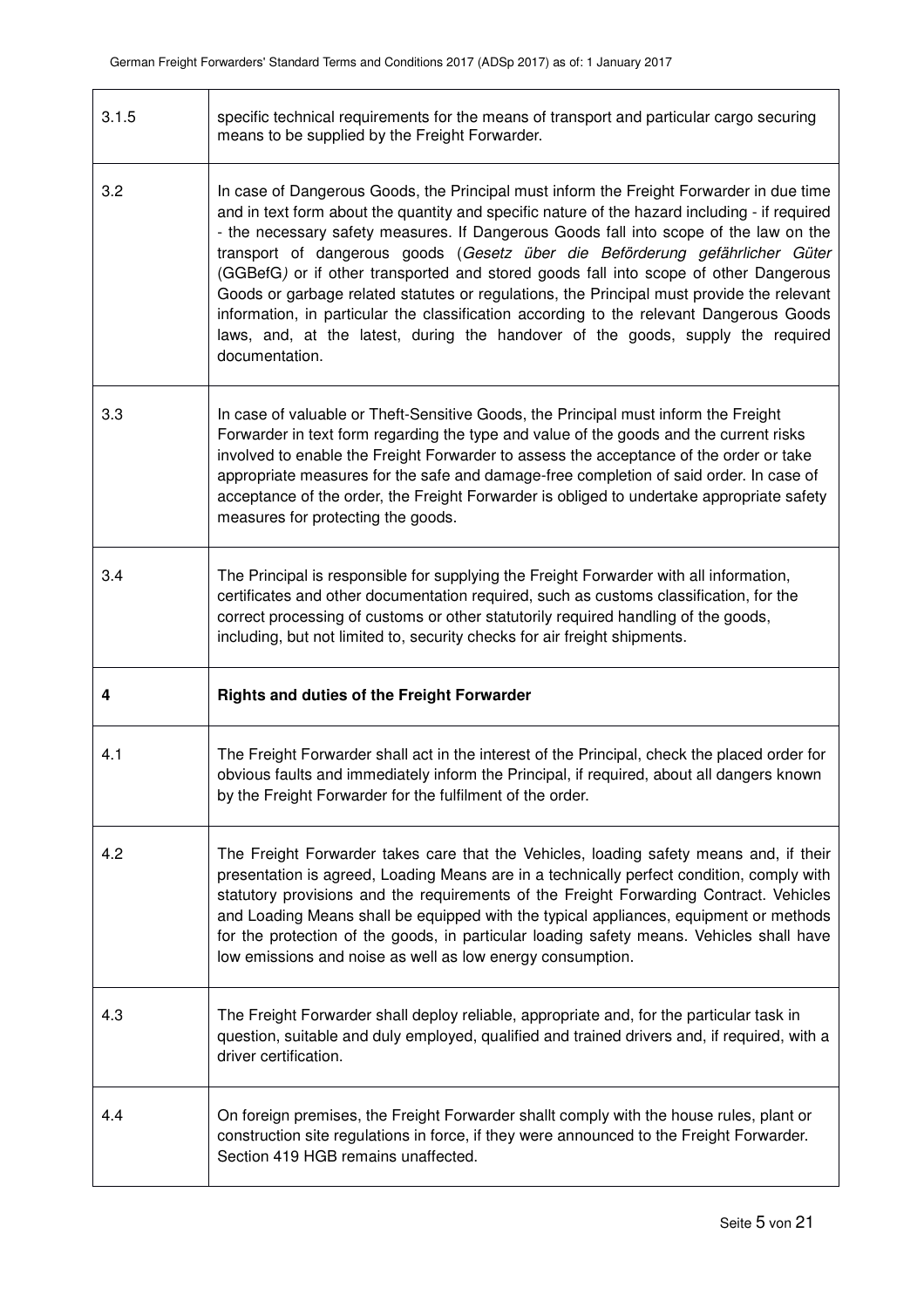| 4.5   | The Freight Forwarder is entitled to make customs clearance dependent on issuance of a<br>written power of attorney that assigns direct representation.                                                                                                                                                                                                                                                                                                                   |
|-------|---------------------------------------------------------------------------------------------------------------------------------------------------------------------------------------------------------------------------------------------------------------------------------------------------------------------------------------------------------------------------------------------------------------------------------------------------------------------------|
| 4.6   | If the Freight Forwarder is assigned with the cross-border transportation of the goods or<br>the import or export customs clearance, the Freight Forwarder is, in case of doubt, also<br>entitled to act in regards to the customs or other statutorily required handling of the<br>goods, if the transport of the goods to the agreed destination would be impossible without<br>such action.                                                                            |
|       | The Freight Forwarder is hereby entitled                                                                                                                                                                                                                                                                                                                                                                                                                                  |
| 4.6.1 | to open Packages whenever such action is necessary to comply with statutorily required<br>controls (for example, Freight Forwarder as regulated agent), and, subsequently, to<br>undertake all measures necessary to complete the order, such as repackaging the<br>goods.                                                                                                                                                                                                |
| 4.6.2 | to advance payments required by customs.                                                                                                                                                                                                                                                                                                                                                                                                                                  |
| 4.7   | In case of damage to or delay of the goods and upon request by the Principal or<br>Consignee, the Freight Forwarder must procure immediately all required and known<br>information for securing their compensation claims.                                                                                                                                                                                                                                                |
| 4.8   | In the absence of a separate agreement in the order supplied to the Freight Forwarder,<br>the service does not include:                                                                                                                                                                                                                                                                                                                                                   |
| 4.8.1 | the supply or replacement of pallets or other Loading Means,                                                                                                                                                                                                                                                                                                                                                                                                              |
| 4.8.2 | the loading and unloading of goods, unless otherwise indicated by circumstances or<br>common practice.                                                                                                                                                                                                                                                                                                                                                                    |
| 4.8.3 | a transhipment ban (Section 486 HGB does not apply),                                                                                                                                                                                                                                                                                                                                                                                                                      |
| 4.8.4 | the allocation of a shipment tracking system, unless it is in line for this sector of industry.<br>Clause 14 ADSp remains unaffected.                                                                                                                                                                                                                                                                                                                                     |
| 4.8.5 | returns, detours and hidden additional cargo.                                                                                                                                                                                                                                                                                                                                                                                                                             |
|       | If in deviation to the actual order, one or more Packages are handed over and accepted<br>for transportation by the Freight Forwarder, then the Freight Forwarder and the Principal<br>concludes a new Freight Forwarding Contract about these goods. In case of returns or<br>hidden additional cargo and in absence of a separate agreement, the terms and<br>conditions of the original Freight Forwarding Contract will apply. Clause 5.2 ADSp<br>remains unaffected. |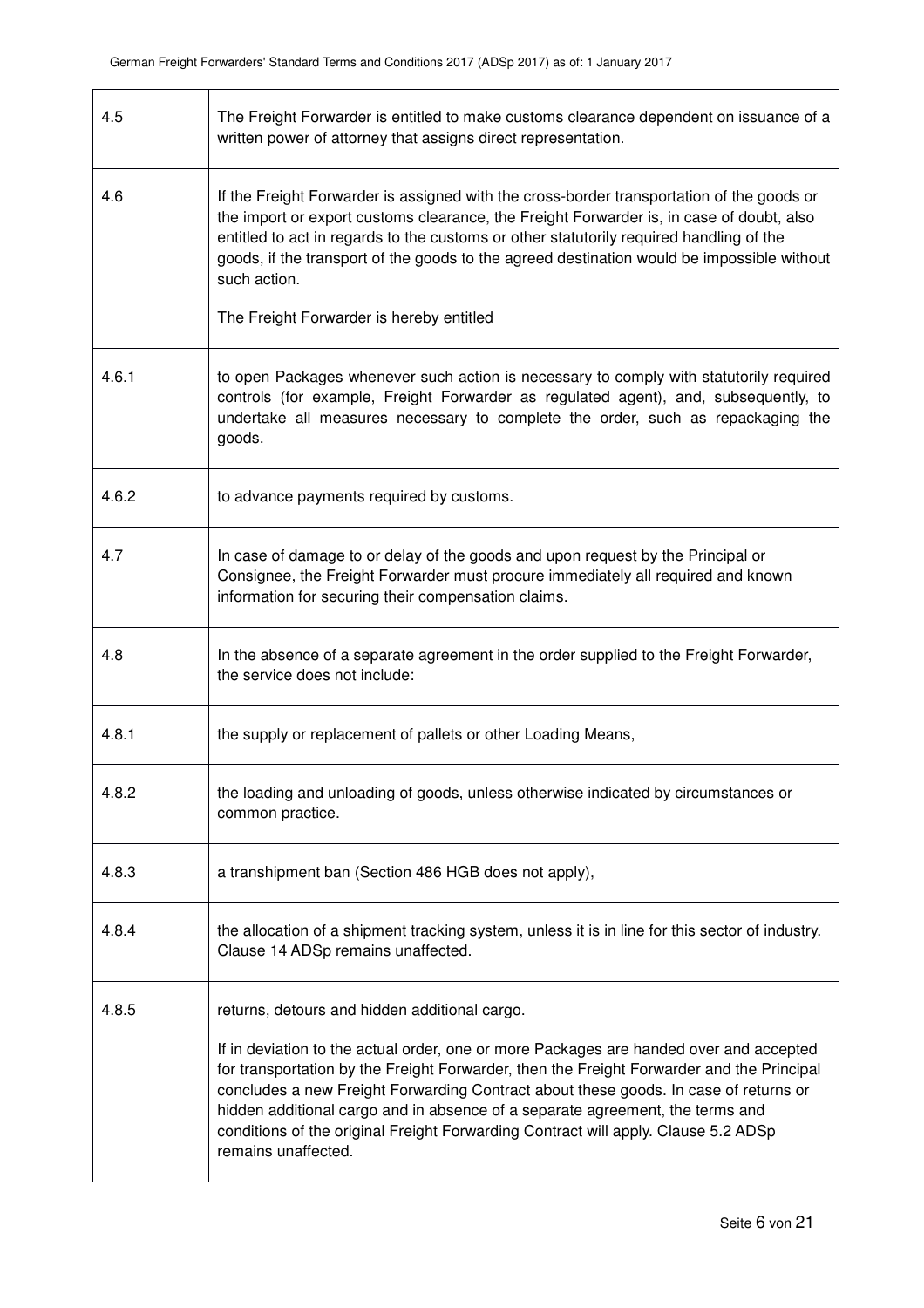| 4.9 | Further service and information obligations, for example quality management measures<br>and their auditing, monitoring and evaluation systems as well as key performance<br>indicators needs to be expressly agreed.                                                                                                                                                                                                                                                                                                                                                                                                                                                                                                                                                                                                       |
|-----|----------------------------------------------------------------------------------------------------------------------------------------------------------------------------------------------------------------------------------------------------------------------------------------------------------------------------------------------------------------------------------------------------------------------------------------------------------------------------------------------------------------------------------------------------------------------------------------------------------------------------------------------------------------------------------------------------------------------------------------------------------------------------------------------------------------------------|
| 5   | Contact person, electronic communication and documents                                                                                                                                                                                                                                                                                                                                                                                                                                                                                                                                                                                                                                                                                                                                                                     |
| 5.1 | Upon request of a contracting party, each side will nominate one or more contact persons<br>to receive information, explanations and enquiries regarding the fulfilment of the contract<br>and exchange names and addresses. This information needs to be updated in case of<br>changes. If either contracting party fails to provide details for a contact person, then the<br>relevant signatory to the contract shall be the designated contact person.<br>Information obligations, which exceeds the obligation in statutory provisions, for example<br>measures of the Freight Forwarder in case of disruptions, in particular, an imminent delay<br>during takeover or Delivery, obstacles to carriage and Delivery, damages to the goods or<br>other disruptions (emergency concept) needs to be agreed separately. |
| 5.2 | In the absence of an expressly agreement, contractual statements by warehousing or<br>transport personnel require approval from the respective party to be considered valid.                                                                                                                                                                                                                                                                                                                                                                                                                                                                                                                                                                                                                                               |
| 5.3 | The Principal takes care of the required declarations to be supplied by the Principal's<br>Shipper or Consignee during the fulfilment of the contract at the Place of Loading and<br>Place of Delivery, and of real actions, such as Delivery and receipt of the goods.                                                                                                                                                                                                                                                                                                                                                                                                                                                                                                                                                    |
| 5.4 | If agreed between the Principal and the Freight Forwarder, the parties will transmit and<br>receive the shipping details, including the creation of the invoice, by electronic means<br>(electronic data interchange / remote transmission). The transmitting party carries the<br>responsibility for the loss, completeness and validity of any sent data.                                                                                                                                                                                                                                                                                                                                                                                                                                                                |
| 5.5 | In case of an agreement according to clause 5.4 ADSp, the parties ensure that their IT<br>system is ready for operation and that data can be processed appropriately, including the<br>usual safety and control measures, to protect the electronic data exchange and prevent<br>unauthorized access, modification, loss or destruction by third parties. All parties are<br>obliged to give timely notification of any changes to their IT systems that could affect the<br>electronic data interchange.                                                                                                                                                                                                                                                                                                                  |
| 5.6 | Electronic or digital documents, in particular proof of deliveries, shall be considered equal<br>to written documents.<br>Furthermore, each party is entitled to archive written documentation in exclusively<br>electronic or digital format and to eliminate originals, the latter always in consideration of<br>the legal regulations regarding the same.                                                                                                                                                                                                                                                                                                                                                                                                                                                               |
| 6.  | Packaging and labelling duties of the Principal                                                                                                                                                                                                                                                                                                                                                                                                                                                                                                                                                                                                                                                                                                                                                                            |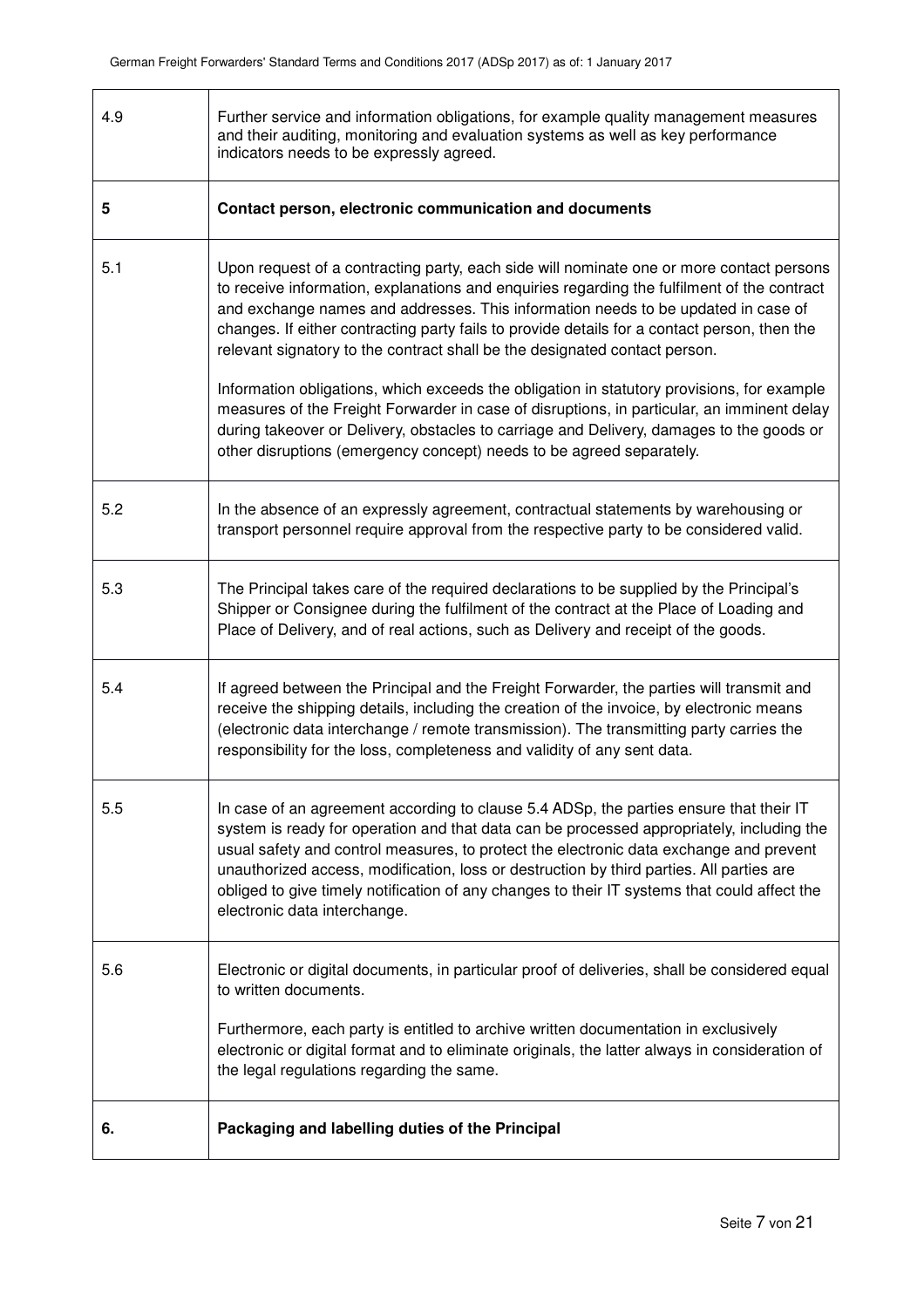| 6.1   | The Principal shall pack the goods, and if required, clearly and permanently label all<br>Packages with their required identifications, such as addresses, marks, numbers and<br>symbols relating to the handling and characteristics of the goods. Old identification marks<br>must be removed or garbled. The same applies for Packages.                           |
|-------|----------------------------------------------------------------------------------------------------------------------------------------------------------------------------------------------------------------------------------------------------------------------------------------------------------------------------------------------------------------------|
| 6.2   | Furthermore, the Principal is responsible for:                                                                                                                                                                                                                                                                                                                       |
| 6.2.1 | identifying all items belonging to the same shipment, to ensure easy recognition,                                                                                                                                                                                                                                                                                    |
| 6.2.2 | ensuring that Packages, if required, cannot be accessed without leaving external traces.                                                                                                                                                                                                                                                                             |
| 7     | Securing cargo and supervisory duties of the Freight Forwarder                                                                                                                                                                                                                                                                                                       |
| 7.1   | In all cases where loading and discharge occurs at more than one location, the Freight<br>Forwarder takes care for the security of cargo until the last Place of Discharge and at all<br>times, but not before the completion of loading in a transport safety manner.                                                                                               |
| 7.2   | The Freight Forwarder shall conduct controls at all Interfaces. The Freight Forwarder<br>shall check completeness and identity of the goods, their apparent good order and<br>condition as well as all seals and locks and record any irregularities in the accompanying<br>documents or via separate notification.                                                  |
| 8.    | Receipt                                                                                                                                                                                                                                                                                                                                                              |
| 8.1   | The Freight Forwarder shall issue a certificate of receipt with reservations noted, if<br>necessary.                                                                                                                                                                                                                                                                 |
|       | In case of doubt, the certificate of receipt issued by the Freight Forwarder only confirms<br>the number and type of Packages, but not their content, value, weight or other<br>measurements.                                                                                                                                                                        |
| 8.2   | Previously loaded or sealed loading units, such as containers or swap bodies and<br>previously transmitted data, the accuracy of the certificate of receipt regarding quantity<br>and type of loaded Packages is vitiated, if the Freight Forwarder notifies the Principal on<br>differences (in quantity) or damages, immediately after unloading the loading unit. |
| 8.3   | The Freight Forwarder must request proof of Delivery from the Consignee in form of a<br>Delivery receipt listing all Packages as outlined in the order or other accompanying<br>documentation. Should the Consignee refuse to issue a Delivery receipt, the Freight<br>Forwarder must request instructions from the Principal.                                       |
|       | The Principal can demand the Delivery receipt for a period of one year after the goods<br>have been delivered.                                                                                                                                                                                                                                                       |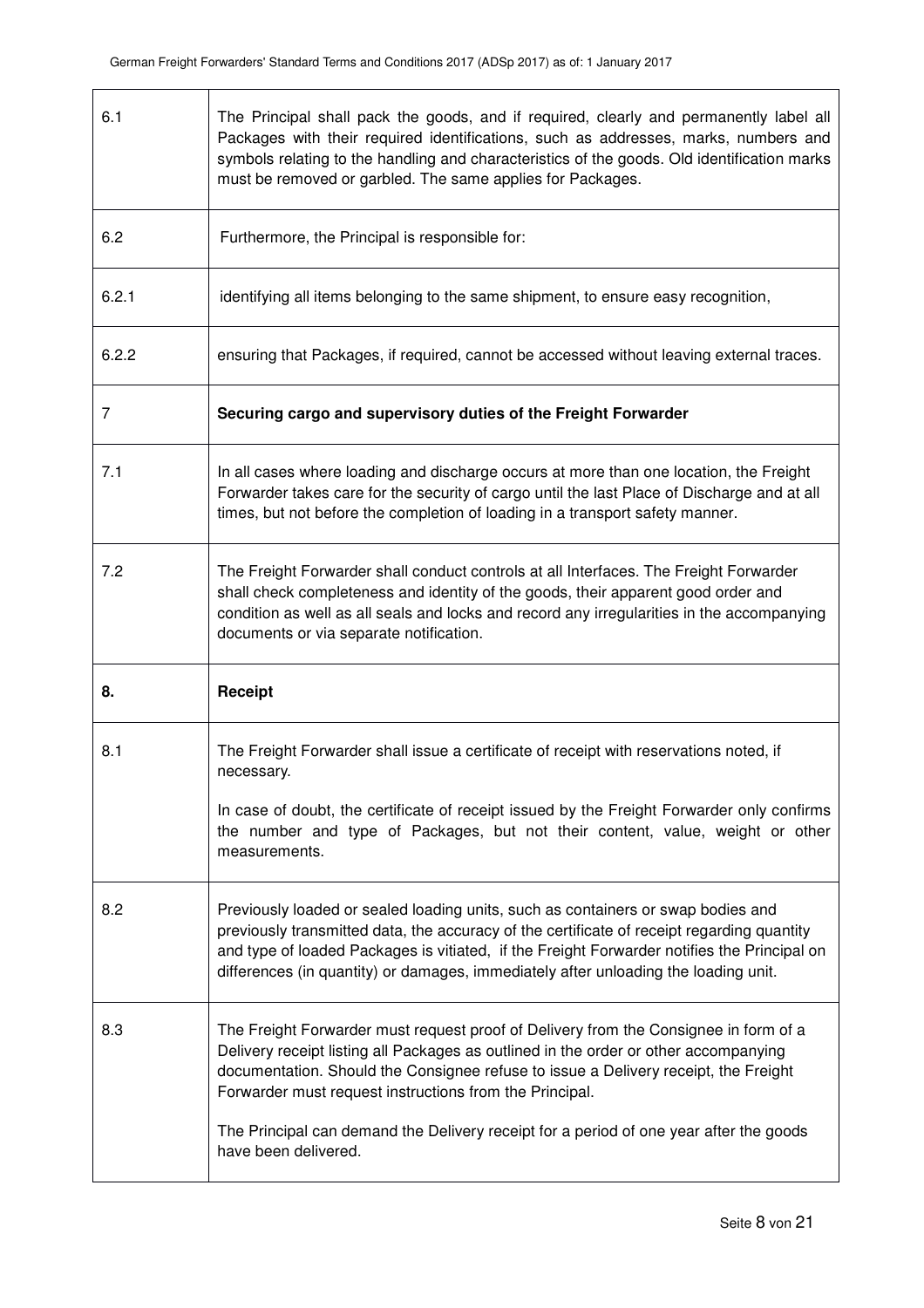r

| 8.4  | As receipt for takeover or Delivery of the goods counts any signed document which gives<br>evidence for fulfilment of the order, such as Delivery notes, forwarders certificate of<br>receipt, consignment note, sea way bill, consignment bill or a bill of lading.                                                                                                                                                                                                                                                                                                                                                                          |
|------|-----------------------------------------------------------------------------------------------------------------------------------------------------------------------------------------------------------------------------------------------------------------------------------------------------------------------------------------------------------------------------------------------------------------------------------------------------------------------------------------------------------------------------------------------------------------------------------------------------------------------------------------------|
| 8.5  | The certificate of receipt and Delivery receipt can also be issued electronically or digitally,<br>unless the Principal requests the issuing of a consignment note, sea way bill,<br>consignment bill or bill of lading.                                                                                                                                                                                                                                                                                                                                                                                                                      |
| 9.   | <b>Instructions</b>                                                                                                                                                                                                                                                                                                                                                                                                                                                                                                                                                                                                                           |
|      | Upon conclusion of the contract, the Freight Forwarder must follow all instructions<br>regarding the cargo, unless carrying out such instructions poses disadvantages to his<br>business or damages to consignments of other Principals or Consignees. If the Freight<br>Forwarder intents not to follow an instruction, then the Freight Forwarder shall inform the<br>instructor immediately.                                                                                                                                                                                                                                               |
| 10.  | Freight payment, cash on Delivery                                                                                                                                                                                                                                                                                                                                                                                                                                                                                                                                                                                                             |
| 10.1 | Notifications by the Principal to the effect that the order should be executed freight collect<br>or for the account of the Consignee or a third party, for example according to Incoterms,<br>do not exempt the Principal from his obligation to pay the Freight Forwarder its<br>remuneration and outlays, including freights, customs charges and other expenses.<br>Freight collect instructions, for example according to section 422 HGB, Article 21 CMR,<br>remain unaffected.                                                                                                                                                         |
| 11   | Default of loading and Delivery times, demurrage                                                                                                                                                                                                                                                                                                                                                                                                                                                                                                                                                                                              |
| 11.1 | In cases where the Principal must load or unload the Vehicle, the Principal has the<br>obligation to do so within the agreed, otherwise within a reasonable loading and<br>unloading time.                                                                                                                                                                                                                                                                                                                                                                                                                                                    |
| 11.2 | If, in case of carriage of goods by road, the parties agree on a Time Frame or Point of<br>Time or is such notified by the Freight Forwarder without objection by the Principal,<br>Shipper or Consignee, the loading and unloading time - irrespective of the number of<br>shipments per Place of Loading and Discharge - for full truck loads, but with the<br>exception for bulk goods, for Vehicles with 40 tons maximum permissible weight shall be<br>maximum 2 hours for loading and unloading in general. The times shall be reduced<br>appropriately for Vehicles with a lower maximum permissible weight in the individual<br>case. |
| 11.3 | The loading or unloading time begins with the arrival of the road vehicle at the<br>designated Place of Loading and Discharge (for example, by notifying the gate keeper),<br>and ends when the Principal has completed all its duties.<br>However, if a Time of Performance has been agreed for the arrival of road Vehicles at the                                                                                                                                                                                                                                                                                                          |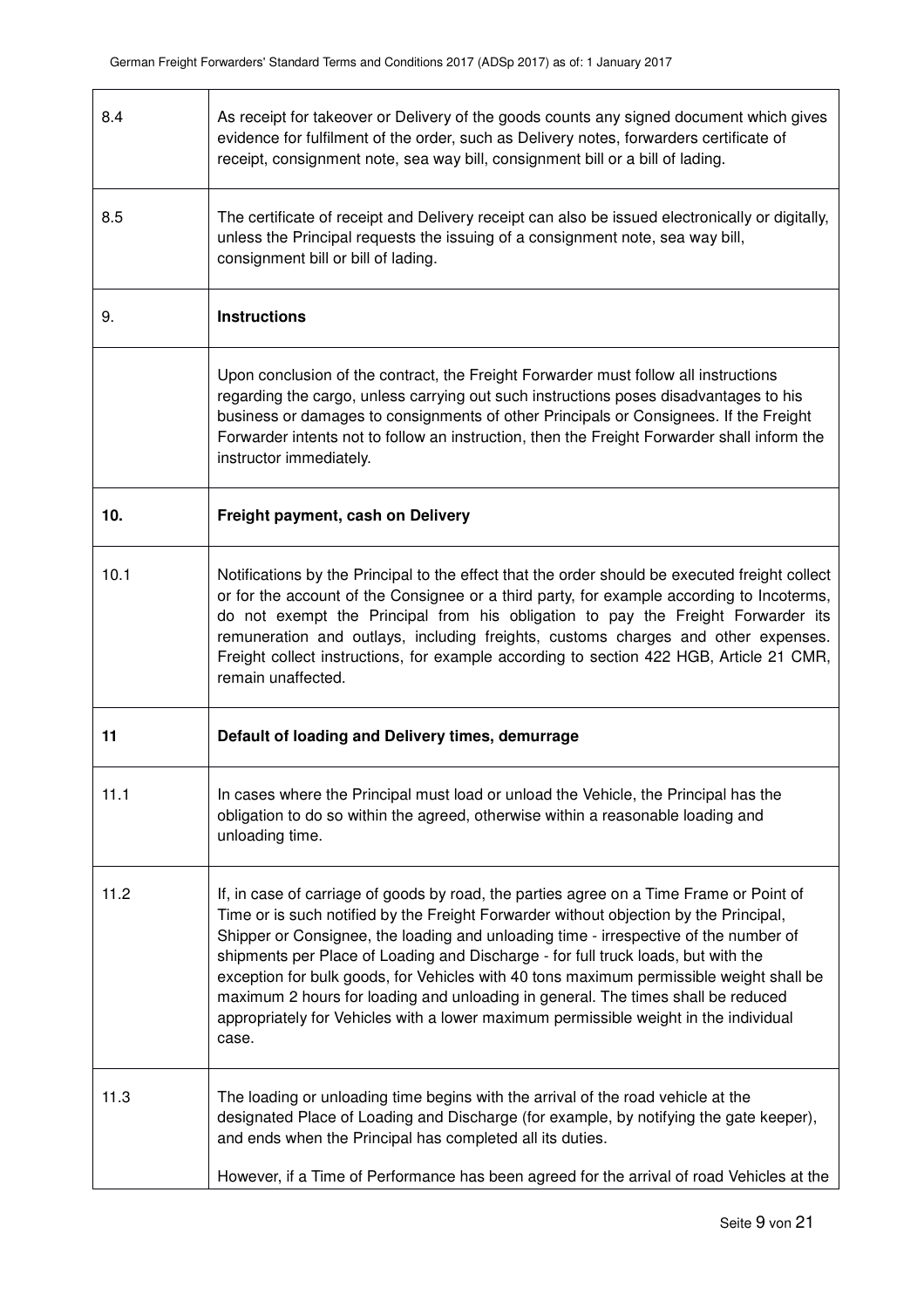|      | Place of Loading and Discharge, the loading and unloading time does not begin before<br>the agreed presentation time.                                                                                                                                                                                                                                                                                                        |
|------|------------------------------------------------------------------------------------------------------------------------------------------------------------------------------------------------------------------------------------------------------------------------------------------------------------------------------------------------------------------------------------------------------------------------------|
| 11.4 | In cases where the contractually agreed loading and unloading time are not maintained<br>due to reasons beyond the Freight Forwarder's scope of responsibility, the Principal must<br>pay the Freight Forwarder the agreed, otherwise commonly accepted, demurrage fees.                                                                                                                                                     |
| 11.5 | The aforementioned provisions apply accordingly, when the Freight Forwarder is obliged<br>to load and unload the goods, and when the Principal is exclusively committed to prepare<br>the goods for loading or to accept them after unloading.                                                                                                                                                                               |
| 12.  | Performance hindrances and force majeure                                                                                                                                                                                                                                                                                                                                                                                     |
| 12.1 | If the Freight Forwarder is unable to take over the goods, or unable to take them over on<br>time, the Freight Forwarder must immediately notify and seek instruction from the<br>Principal. Section 419 HGB applies accordingly. The Principal remains entitled to<br>terminate the Freight Forwarding Contract, whereas the Freight Forwarder is not entitled<br>to ask for compensation according to section 415 (2) HGB. |
| 12.2 | Performance hindrances that do not fall within the scope of responsibility of either<br>contracting party, free said parties of their performance duties for the duration of the<br>hindrance and the extent of its impact.                                                                                                                                                                                                  |
|      | Such performance hindrances are defined as force majeure, civil unrest, war or acts of<br>terrorism, strikes and lock-outs, transport route blockades, and any other unforeseeable,<br>unavoidable and serious events.                                                                                                                                                                                                       |
|      | In case of a performance hindrance, the contracting parties are obliged to notify the other<br>party immediately. Additionally, the Freight Forwarder is obliged to ask the Principal for<br>instructions.                                                                                                                                                                                                                   |
| 13.  | <b>Delivery</b>                                                                                                                                                                                                                                                                                                                                                                                                              |
| 13.1 | If, after arrival at the Place of Discharge, it becomes apparent that the unloading cannot<br>take place within the time of unloading, the Freight Forwarder must immediately notify<br>the Principal and request for relevant instructions. Section 419 HGB applies accordingly.                                                                                                                                            |
| 13.2 | If the Freight Forwarder cannot adhere to the agreed Time of Performance or - in the<br>absence of an agreement - to a reasonable time for Delivery, the Freight Forwarder shall<br>request instructions from the Principal or the Consignee.                                                                                                                                                                                |
| 13.3 | In cases where the Consignee is absent at the designated home, business or shared<br>location address and if the Consignee lives therein, the goods, always assuming there<br>are no obvious doubts regarding the entitlement to receive the goods of the person in<br>question, may be delivered to:                                                                                                                        |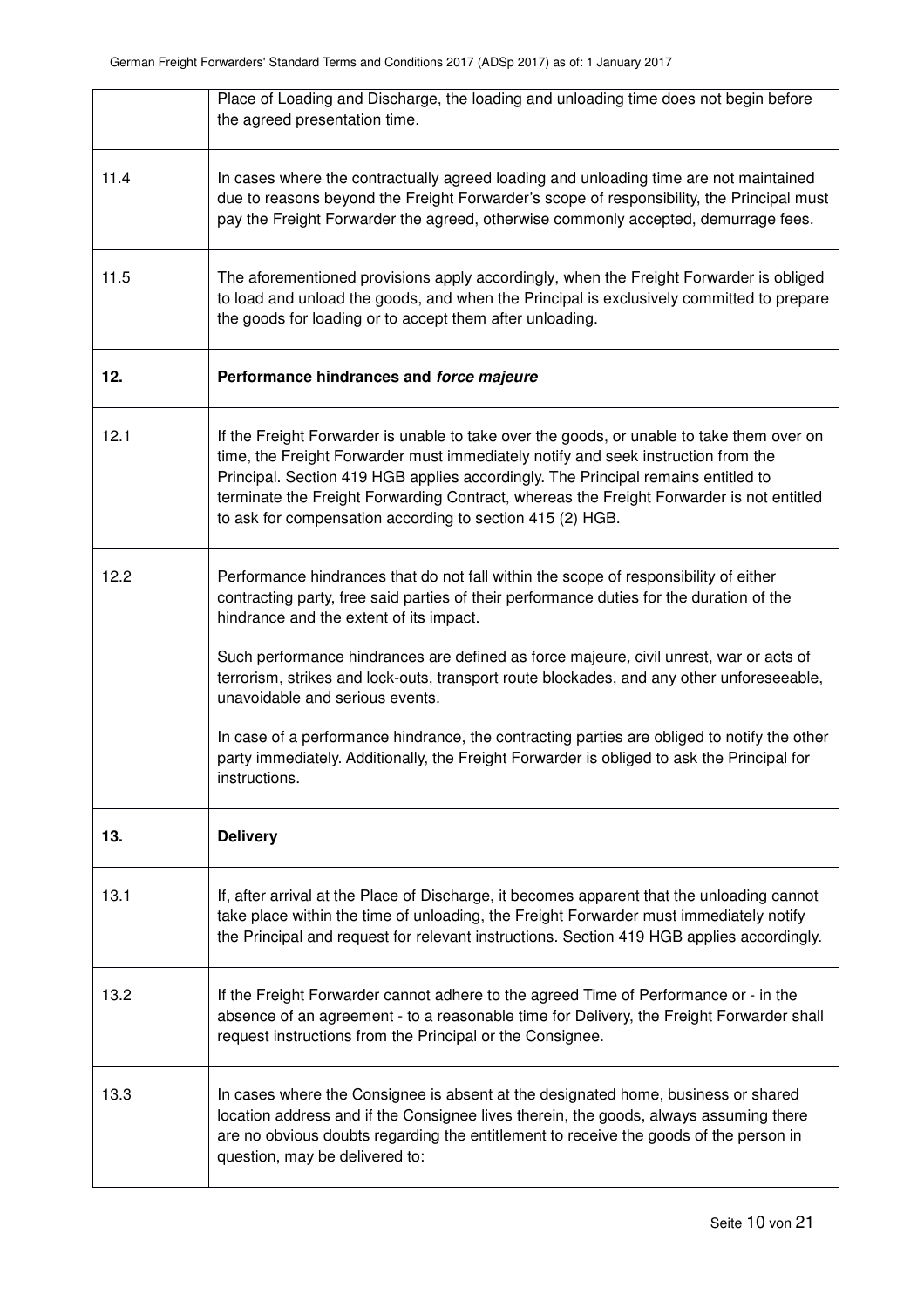| 13.3.1 | an adult family member; a family employee; or an adult with permanent residence at the<br>designated home address,                                                                                                                                                                                                                                                                                                                       |
|--------|------------------------------------------------------------------------------------------------------------------------------------------------------------------------------------------------------------------------------------------------------------------------------------------------------------------------------------------------------------------------------------------------------------------------------------------|
| 13.3.2 | an employee at the designated business location,                                                                                                                                                                                                                                                                                                                                                                                         |
| 13.3.3 | a manager or representative authorised to receive the goods at the designated shared<br>location.                                                                                                                                                                                                                                                                                                                                        |
| 13.4   | In cases where the Freight Forwarder and Principal have agreed on Delivery without the<br>presentation to an actual person (for example, night, garage or assembly line deliveries),<br>Delivery is deemed to have taken place on the actual physical deposit of the goods at the<br>agreed location.                                                                                                                                    |
| 13.5   | The Delivery can only take place under supervision of the Principal, Consignee or a third<br>party authorised for reception. Clauses 13.3 and 13.4 ADSp remain unaffected.                                                                                                                                                                                                                                                               |
| 14.    | Information and restitution duties of the Freight Forwarder                                                                                                                                                                                                                                                                                                                                                                              |
| 14.1   | The Freight Forwarder has the duty to supply the Principal with the required information<br>and, upon request, with the status of the business as well as to demand accountability<br>upon completion. However, the Freight Forwarder is only obliged to reveal costs, if the<br>Freight Forwarder works on Principal's account.                                                                                                         |
| 14.2   | The Freight Forwarder has the duty to give anything to the Principal what he has<br>received by carrying out and managing the business.                                                                                                                                                                                                                                                                                                  |
| 15.    | Warehousing                                                                                                                                                                                                                                                                                                                                                                                                                              |
| 15.1   | The Principal has the duty to pack and mark the goods, if required, and to make available<br>all documents and information to the Freight Forwarder for an appropriate storage.                                                                                                                                                                                                                                                          |
| 15.2   | The Freight Forwarder decides in its sole discretion if warehousing takes place in its own<br>facilities or, if not otherwise agreed, those of third parties. Whenever warehousing take<br>place at third party warehouses, the Freight Forwarder must supply timely information<br>regarding its name and location to the Principal or, whenever a warehouse warrant has<br>been issued, to make a note of the information on the same. |
| 15.3   | The Freight Forwarder takes care for the duly maintenance and care of the warehouse<br>and storage space, the drives on the premises and for securing the goods, in particular<br>theft protection. Additional security measures, for example measures exceeding the<br>statutory fire protection laws, must be explicitly agreed.                                                                                                       |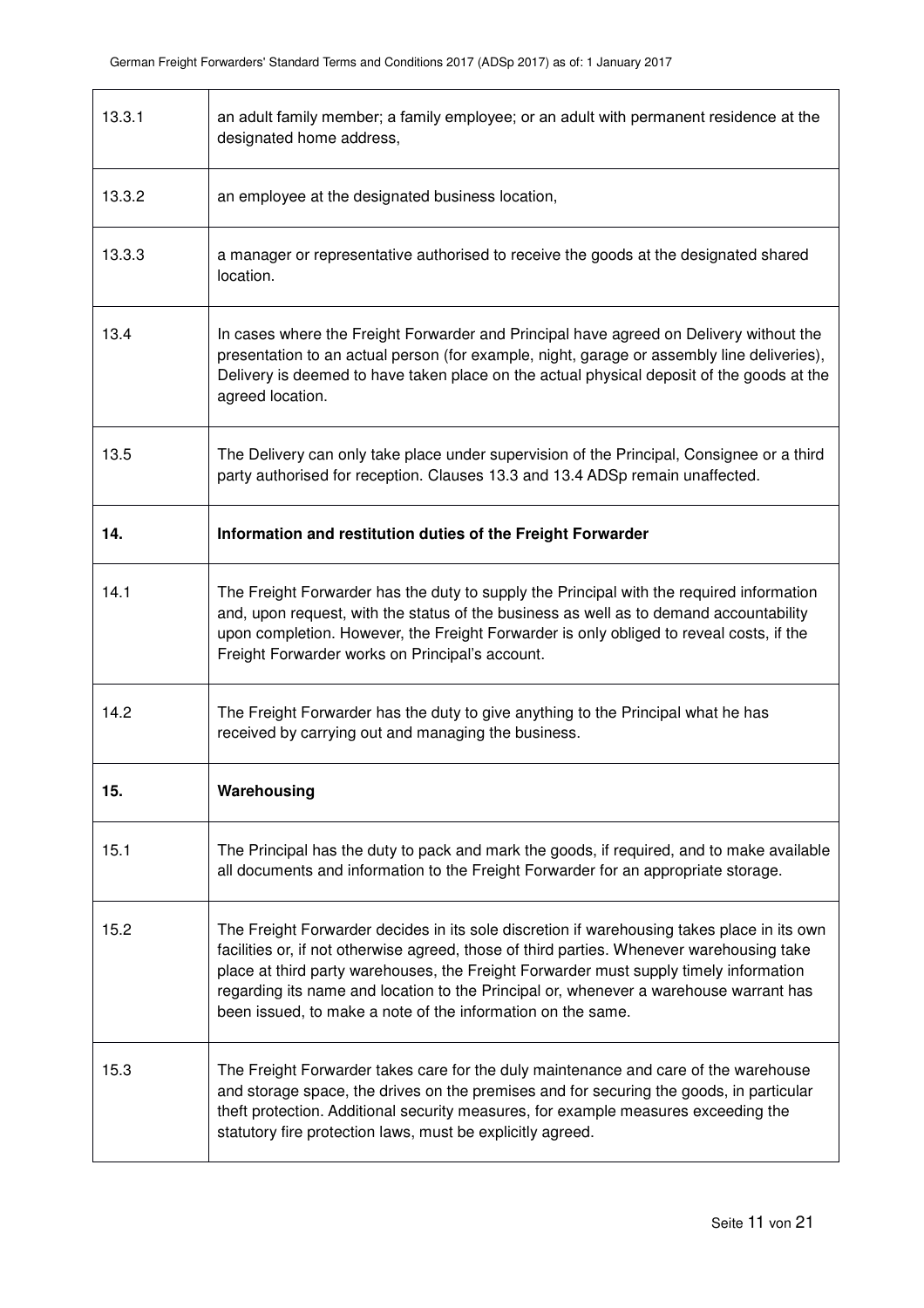| 15.4   | Unless otherwise agreed:                                                                                                                                                                                                                                                                                                                                                                                                                                                                                                                                                                         |
|--------|--------------------------------------------------------------------------------------------------------------------------------------------------------------------------------------------------------------------------------------------------------------------------------------------------------------------------------------------------------------------------------------------------------------------------------------------------------------------------------------------------------------------------------------------------------------------------------------------------|
| 15.4.1 | takeover of the goods for warehousing begins with the unloading of the goods from the<br>Vehicle by the Freight Forwarder and ends with the completion of the Delivery by the<br>Freight Forwarder.                                                                                                                                                                                                                                                                                                                                                                                              |
| 15.4.2 | inventory management is via the Freight Forwarder's inventory accounting,                                                                                                                                                                                                                                                                                                                                                                                                                                                                                                                        |
| 15.4.3 | there is one physical inventory inspection per year. On instruction of the Principal, the<br>Freight Forwarder shall conduct further physical inventories against compensation.                                                                                                                                                                                                                                                                                                                                                                                                                  |
| 15.5   | With taking over the goods and if appropriate examination means are available, the<br>Freight Forwarder is obliged to conduct a receiving inspection on types, quantities,<br>marks, numbering, quantities of Packages as well as outer visible damages according to<br>section 438 HGB.                                                                                                                                                                                                                                                                                                         |
| 15.6   | The Freight Forwarder shall conduct regular inspections with appropriate personnel for<br>securing the goods.                                                                                                                                                                                                                                                                                                                                                                                                                                                                                    |
| 15.7   | In case of stock shortfall and imminent changes at the goods, the Freight Forwarder shall<br>immediately inform the Principal and ask for instructions. Section 471 (2) HGB remains<br>unaffected.                                                                                                                                                                                                                                                                                                                                                                                               |
| 15.8   | Additional service and information obligations require an explicit agreement.                                                                                                                                                                                                                                                                                                                                                                                                                                                                                                                    |
| 16.    | Remuneration                                                                                                                                                                                                                                                                                                                                                                                                                                                                                                                                                                                     |
| 16.1   | The services according to the Freight Forwarding Contract are compensated with the<br>agreed remuneration, if this remuneration includes the costs for transportation and<br>warehousing. Supplemental claims for costs occurred during regular transportation or<br>warehousing and which were not foreseeable at the time of the offer, cannot be claimed<br>separately, unless otherwise agreed. Calculation errors are at the expense of the<br>calculator. sections 412, 418, 419, 491, 492, 588 until 595 HGB and comparable<br>provisions of international conventions remain unaffected. |
| 17.    | <b>Compensation claims and right of recourse</b>                                                                                                                                                                                                                                                                                                                                                                                                                                                                                                                                                 |
| 17.1   | The Freight Forwarder is, if not caused by him, entitled to ask for refund of expenses<br>properly incurred, in particular those relating to average contributions, detention or<br>demurrage charges, including additional packaging for protecting the goods.                                                                                                                                                                                                                                                                                                                                  |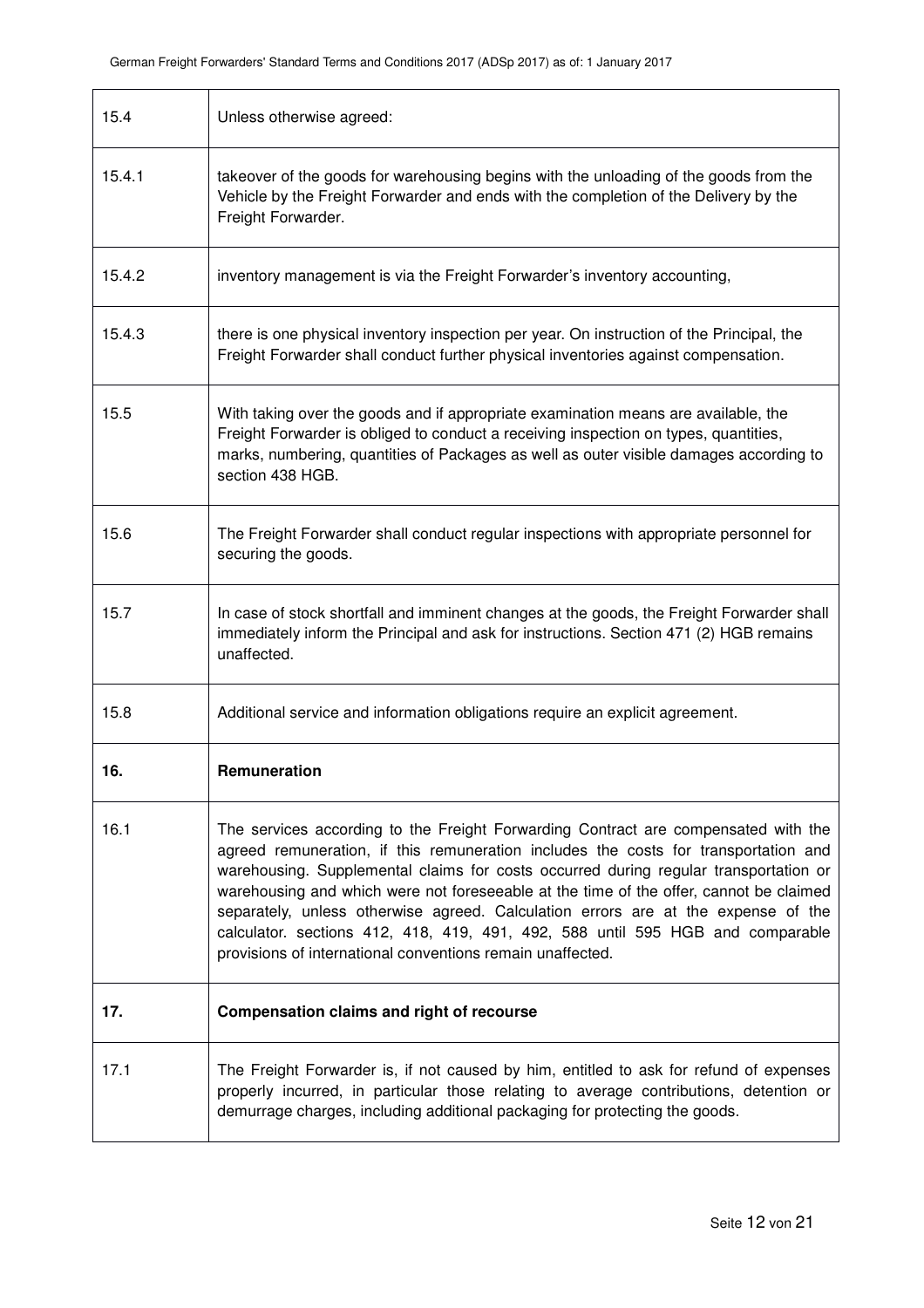| 17.2 | If the Principal instructs the Freight Forwarder to receive goods and if, on reception of the<br>goods by the Freight Forwarder, freight, cash on delivery, customs duties, taxes, or other<br>expenses and charges are demanded, the Freight Forwarder is entitled - but not obliged<br>- to pay these costs according to the circumstances he has properly assessed, and to<br>claim reimbursement from the Principal, unless otherwise agreed. |
|------|---------------------------------------------------------------------------------------------------------------------------------------------------------------------------------------------------------------------------------------------------------------------------------------------------------------------------------------------------------------------------------------------------------------------------------------------------|
| 17.3 | On request, the Principal must immediately indemnify the Freight Forwarder for<br>expenditures, such as freight, average contributions, customs duties, taxes and other<br>fees demanded from the Freight Forwarder, in particular acting as a person authorised to<br>dispose or as possessor of goods belonging to third parties, unless the Freight Forwarder<br>is not responsible for their accrual.                                         |
| 18.  | Invoices, foreign currencies                                                                                                                                                                                                                                                                                                                                                                                                                      |
| 18.1 | Remuneration claims of the Freight Forwarder require the reception of an invoice or<br>payment schedule in accordance to statutory requirements. If not otherwise agreed, the<br>maturity is not dependent on presenting a delivery receipt in case of an uncontested<br>Delivery.                                                                                                                                                                |
| 18.2 | Regarding foreign Principals or Consignees, the Freight Forwarder is entitled to ask<br>whether to receive payment in the relevant foreign currency or in Euro (EUR).                                                                                                                                                                                                                                                                             |
| 18.3 | If the Freight Forwarder owes foreign currency or has advanced foreign currency<br>amounts, the Freight Forwarder is entitled to ask for payment in either the relevant<br>foreign currency or in EUR (EUR). In case of Euro (EUR), currency conversion is made<br>according to the official exchange rate on the day of payment, which shall be evidenced<br>by the Freight Forwarder.                                                           |
| 18.4 | Payment according to a credit memo procedure must be expressly agreed. In case of<br>doubt, all credit memos are to be issued immediately, upon completion of services.<br>Clause 18.1 1 <sup>st</sup> sentence ADSp is not applicable for credit memo procedures.                                                                                                                                                                                |
| 19.  | Set-off, Retention                                                                                                                                                                                                                                                                                                                                                                                                                                |
|      | In the face of claims arising from the freight forwarding contract and associated non-<br>contractual claims, set-off or retention is only permitted when the claim is uncontested,<br>ready for decision or legally established.                                                                                                                                                                                                                 |
| 20.  | Lien and retention rights                                                                                                                                                                                                                                                                                                                                                                                                                         |
| 20.1 | The Freight Forwarder is entitled to secure its demands arising from freight forwarding<br>services according to the legally permitted regulations regarding lien and retention rights.                                                                                                                                                                                                                                                           |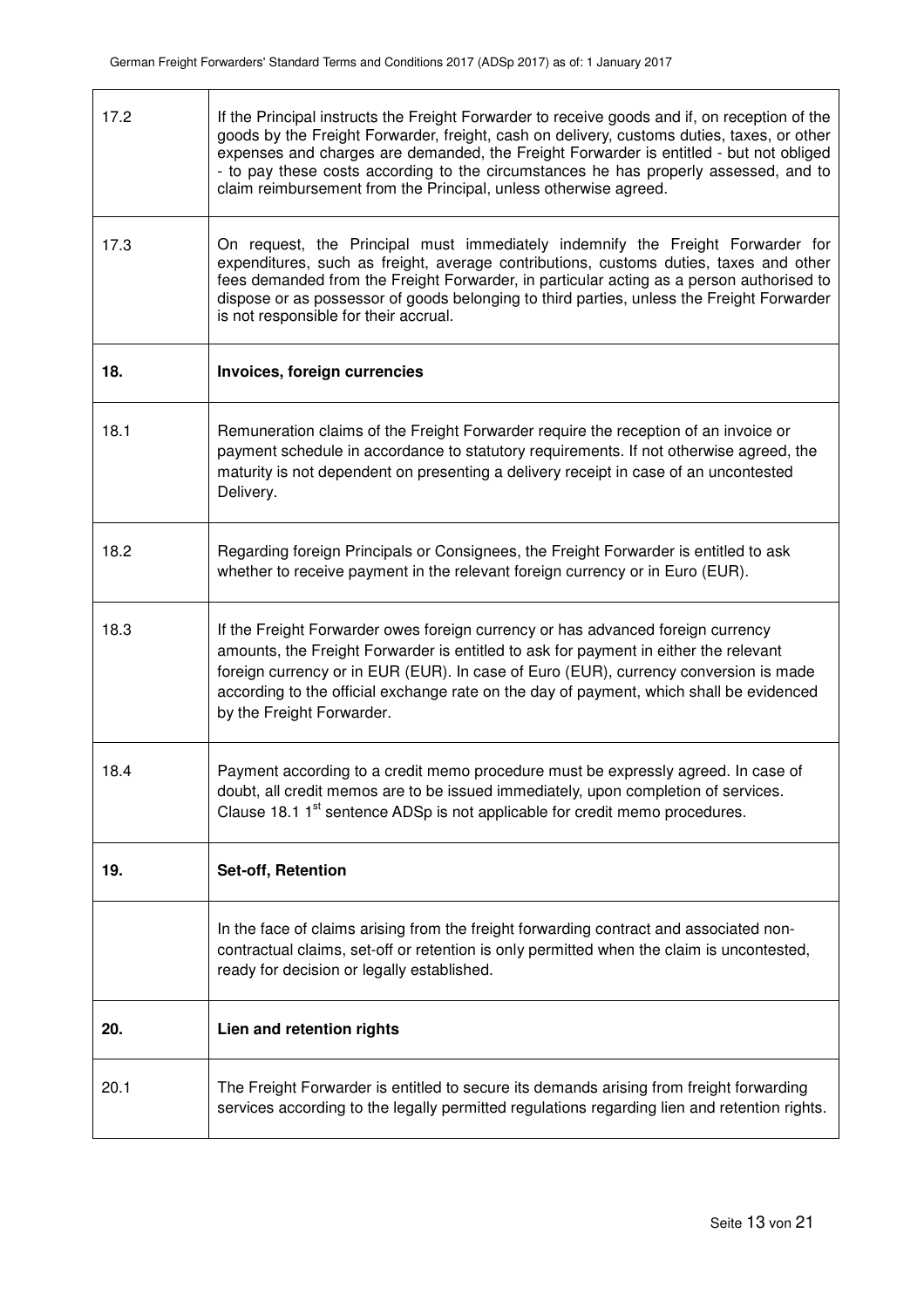| 20.2   | Lien rights can be exercised according to the legally established provisions, providing:                                                                                                                                                                                                                                                                                     |
|--------|------------------------------------------------------------------------------------------------------------------------------------------------------------------------------------------------------------------------------------------------------------------------------------------------------------------------------------------------------------------------------|
| 20.2.1 | the threat and the required notifications about the lien exercise and the sale of the<br>pledged items by the carrier shall be forwarded to the Consignee,                                                                                                                                                                                                                   |
| 20.2.2 | the time limit of one month as specified in section 1234 BGB is superseded by a time<br>limit of two weeks.                                                                                                                                                                                                                                                                  |
| 20.3   | The Principal is entitled to prohibit the exercise of the lien by granting an equivalent<br>security for its claims, such as a directly enforceable bank guarantee.                                                                                                                                                                                                          |
| 21.    | Insurance of goods                                                                                                                                                                                                                                                                                                                                                           |
| 21.1   | The Freight Forwarder arranges the insurance of the goods (c. f. goods in transit or<br>warehousing insurance) with an insurer of its choice, when the Principal assigns the<br>Freight Forwarder to do so prior to handing over the goods.                                                                                                                                  |
| 21.2   | The Freight Forwarder shall arrange insurance for the goods, if this is in the interests of<br>the Principal. The Freight Forwarder can assume that insurance is in the interests of the<br>Principal, in particular when:                                                                                                                                                   |
| 21.2.1 | the Freight Forwarder has arranged insurance for a previous Freight Forwarding Contract<br>for the same Principal in the course of an ongoing business relationship,                                                                                                                                                                                                         |
| 21.2.2 | the Principal has declared a value of the goods for the purpose of insurance.                                                                                                                                                                                                                                                                                                |
| 21.3   | The assumption that insurance is in the interest of the Principal according to clause 21.2<br>ADSp can be discounted, in particular when:                                                                                                                                                                                                                                    |
| 21.3.1 | the Principal has prohibited the purchase,                                                                                                                                                                                                                                                                                                                                   |
| 21.3.2 | the Principal is a Freight Forwarder, carrier or warehouse keeper.                                                                                                                                                                                                                                                                                                           |
| 21.4   | In case of purchasing insurance cover, the Freight Forwarder shall observe instructions<br>of the Principal, in particular the amount insured and risks to be covered. In the absence<br>of such an instruction, the Freight Forwarder must assess the type and scope of<br>insurance in its sole discretion and purchase insurance cover at the usual market<br>conditions. |
| 21.5   | If, due to the nature of the goods to be insured, or for another reason, the Freight<br>Forwarder is unable to purchase insurance cover, the Freight Forwarder will notify the                                                                                                                                                                                               |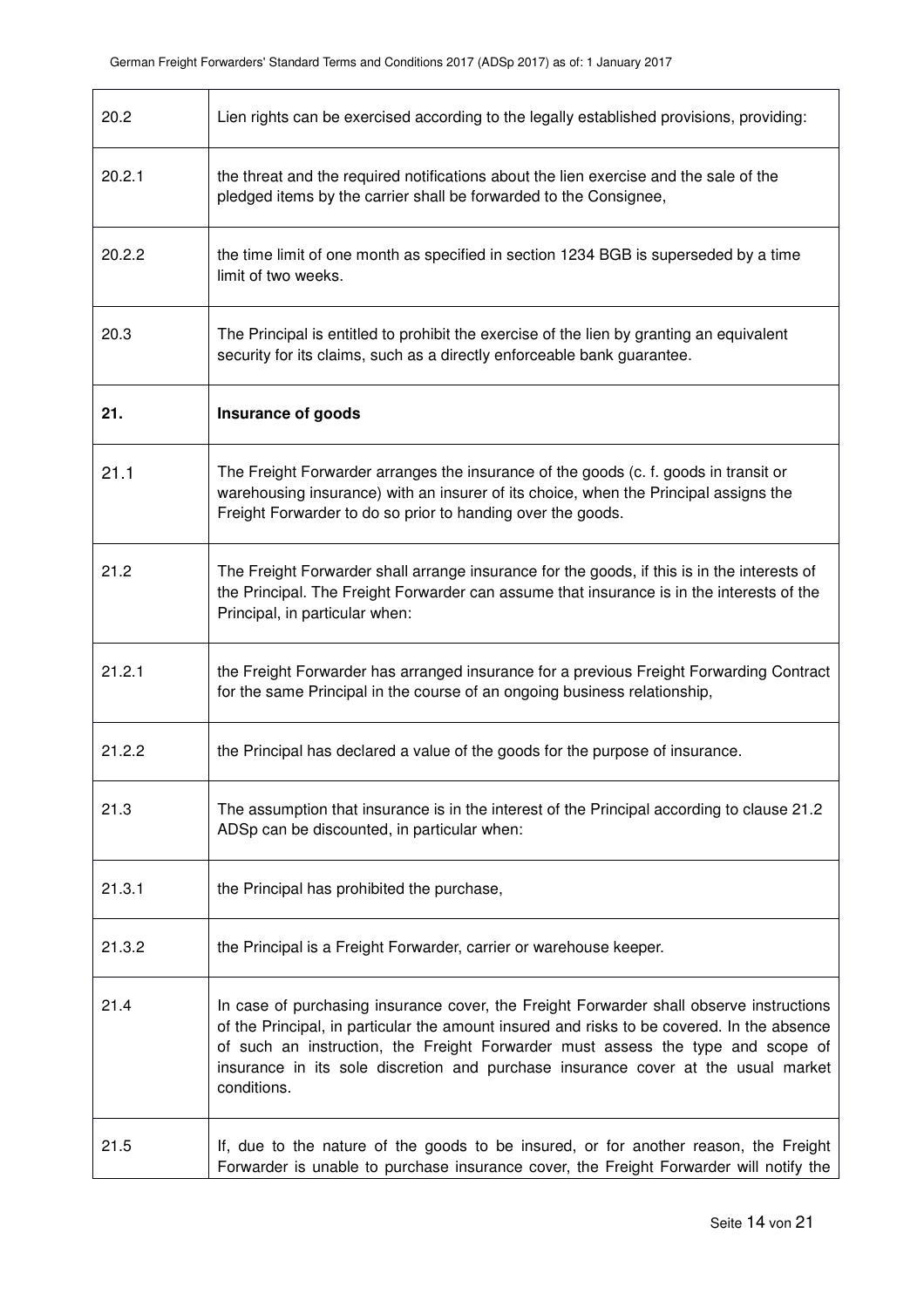|        | Principal immediately.                                                                                                                                                                                                                                                                                                                                                                                                                                                                                         |
|--------|----------------------------------------------------------------------------------------------------------------------------------------------------------------------------------------------------------------------------------------------------------------------------------------------------------------------------------------------------------------------------------------------------------------------------------------------------------------------------------------------------------------|
| 21.6   | If the Freight Forwarder purchases an insurance after conclusion of the Freight<br>Forwarding Contract and upon instruction of the Principal or recovers a claim or acts<br>otherwise on behalf of the Principal regarding carrying out insurance claims or averages,<br>the Freight Forwarder is entitled to a reasonable remuneration according to local<br>standards, otherwise, an appropriate remuneration, in addition to the compensation of its<br>expenses, even in the absence of a prior agreement. |
| 22.    | Liability of the Freight Forwarder, Subrogation of claims of reimbursement                                                                                                                                                                                                                                                                                                                                                                                                                                     |
| 22.1   | The Freight Forwarder is liable for damages according to the statutory provisions.<br>However, the following provisions shall apply, in as much as they do not contradict<br>mandatory regulations, in particular the law of pre-formulated terms and conditions.                                                                                                                                                                                                                                              |
| 22.2   | In all cases, where the Freight Forwarder is fault-based liable for losses or damages to<br>the goods ("Güterschaden") according to clause 23.3 and 24, the Freight Forwarder must<br>only pay the value and reimburse the costs according to sections 429, 430, 432 HGB<br>instead of damage compensation.                                                                                                                                                                                                    |
| 22.3   | In case of inventory divergences, the Freight Forwarder is entitled to balance the<br>inventory with positive stock balance differences and stock shortfall of the same Principal<br>for value evaluation in cases as set out in clause 24 ADSp.                                                                                                                                                                                                                                                               |
| 22.5   | If the Freight Forwarder has claims, for which the Freight Forwarder is not liable for,<br>against a third party in case of damages, or in cases when the Freight Forwarder has<br>claims exceeding the sum for which the Freight Forwarder is liable, the Freight Forwarder<br>must subrogate such claims to the Principal upon request, unless the Freight Forwarder<br>has a separate agreement to pursue claims on behalf and at the expense of the<br>Principal. sections 437, 509 HGB remain unaffected. |
| 23.    | <b>Liability limitations</b>                                                                                                                                                                                                                                                                                                                                                                                                                                                                                   |
| 23.1   | Except in case of damages during carriage of goods by sea or ordered warehousing, the<br>Freight Forwarder's liability for damages to goods is limited according to Section 431 (1),<br>$(2)$ and $(4)$ HGB, to:                                                                                                                                                                                                                                                                                               |
| 23.1.1 | 8,33 Special Drawing Rights (SDR) for every kg, whenever the Freight Forwarder is:                                                                                                                                                                                                                                                                                                                                                                                                                             |
|        | a carrier, as defined by Section 407 HGB,                                                                                                                                                                                                                                                                                                                                                                                                                                                                      |
|        | acting as principal ("Spediteur im Selbsteintritt"), fixed costs freight forwarder<br>(Fixkostenspediteur) or consolidator ("Sammelladungsspediteur"), according to<br>sections 458 to 460 HGB or                                                                                                                                                                                                                                                                                                              |
|        | care, custody and control Freight Forwarder ("Obhutsspediteur") according to                                                                                                                                                                                                                                                                                                                                                                                                                                   |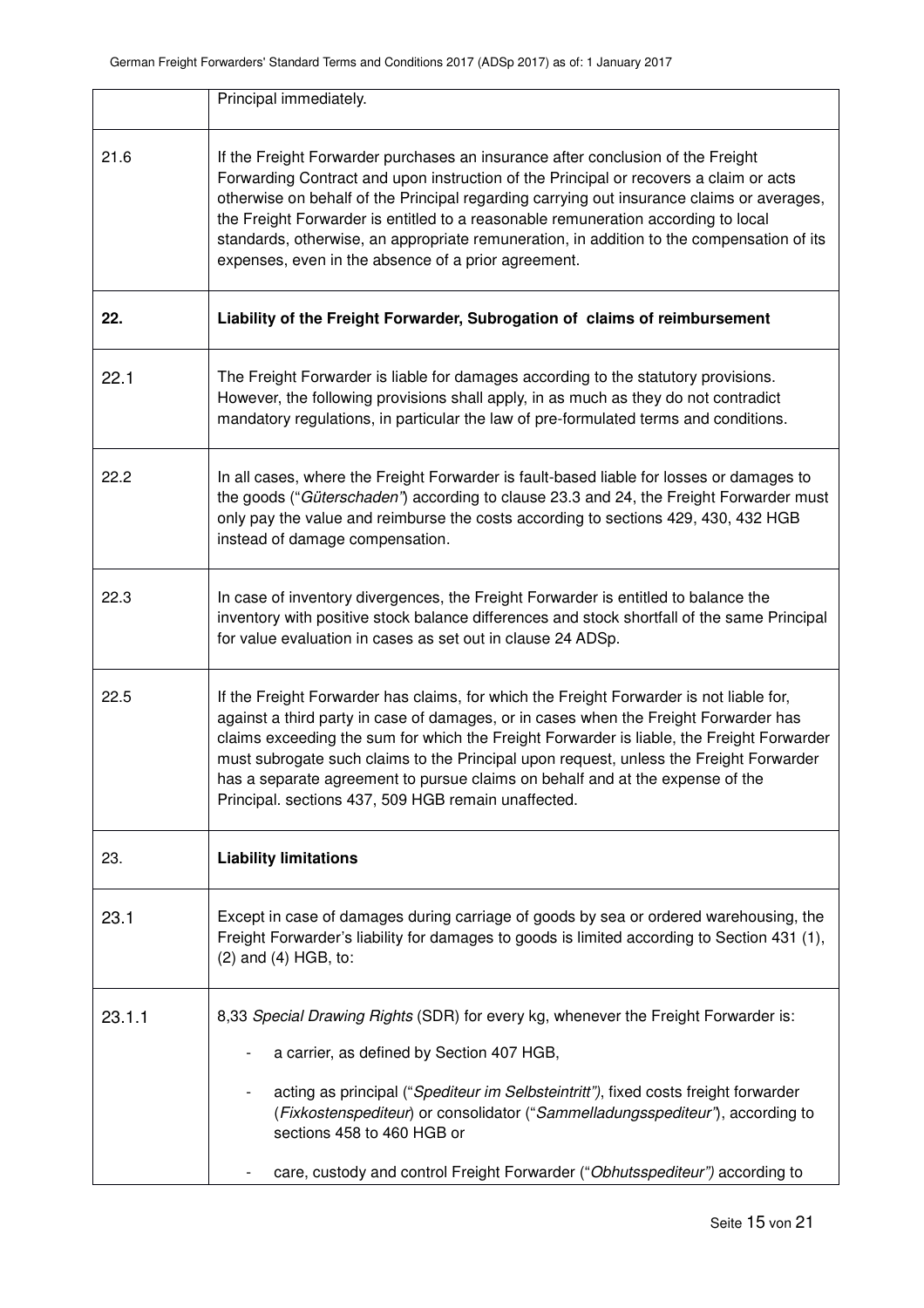|        | Section 461 (1) HGB.                                                                                                                                                                                                                                                                                                                                                                                                                                                          |
|--------|-------------------------------------------------------------------------------------------------------------------------------------------------------------------------------------------------------------------------------------------------------------------------------------------------------------------------------------------------------------------------------------------------------------------------------------------------------------------------------|
| 23.1.2 | 2 instead of 8.33 SDR for every kg, whenever the Principal has agreed to a Freight<br>Forwarding Contract which is subject to a variety of transport means and includes<br>carriage of goods by sea and an unknown damage place.<br>In case of a known damage place, the liability according to section 452a HGB is subject<br>to the liability exclusion and liability limitation of the ADSp.                                                                               |
| 23.1.3 | Whenever Freight Forwarder's liability according to clause 23.1.1 ADSp exceeds an<br>amount of EUR 1,25 million per Damage Case, this liability is furthermore limited to EUR<br>1,25 million per Damage Case, or to 2 SDR for every kg, whichever amount is higher.                                                                                                                                                                                                          |
| 23.2   | The liability of the Freight Forwarder for damages to the goods in its custody for Freight<br>Forwarding Contracts which are subject to carriage of goods by sea and cross-border<br>transportation is limited to the maximum statutory liability amount. Clause 25 ADSp<br>remains unaffected.                                                                                                                                                                               |
| 23.3   | For all cases out of scope of clauses 23.1 and 23.2, such as section 461 (2) HGB, 280 ff<br>BGB, the liability of the Freight Forwarder for damages to goods is limited according to<br>Section 431 (1), (2) und (4) HGB to a maximum of:                                                                                                                                                                                                                                     |
| 23.3.1 | 2 SDR per kg for Freight Forwarding Contracts relating to carriage of goods by sea or a<br>transportation by a variety of transport means, but including carriage of goods by sea,                                                                                                                                                                                                                                                                                            |
| 23.3.2 | 8.33 SDR per kg for all other Freight Forwarding Contracts.                                                                                                                                                                                                                                                                                                                                                                                                                   |
| 23.3.3 | Furthermore, the Freight Forwarder's liability is limited to the maximum amount of EUR<br>1,25 million for each case of damage.                                                                                                                                                                                                                                                                                                                                               |
| 23.4   | The liability of the Freight Forwarder for all other damages than damages to the goods<br>with the exception of damages during ordered warehousing or damages to personal<br>injury or goods of third parties is limited to three times the amount that would be payable<br>for the loss of goods according to clauses 23.3.1 or 23.3.2 ADSp. Furthermore, the<br>Freight Forwarder's liability is limited for each case of damage to the maximum amount<br>of 125,000 Euros. |
| 23.4.1 | Sections 413 (2), 418 (6), 422 (3), 431 (3), 433, 445 (3), 446 (2), 487 (2), 491 (5), 520<br>(2), 521 (4), 523 HGB as well as any relevant liability provisions in international<br>conventions shall remain unaffected.                                                                                                                                                                                                                                                      |
| 23.4.2 | Clause 23.4 ADSp is not applicable on statutory provisions, such as Article 25 Montreal<br>Convention (MC), Article 5 Règles uniformes concernant le Contrat de transport<br>international ferroviaire des marchandises (CIM) or Article 20 Convention de Budapest<br>relative au contract de transport de marchandises en navigation intérieure (CMNI), which                                                                                                                |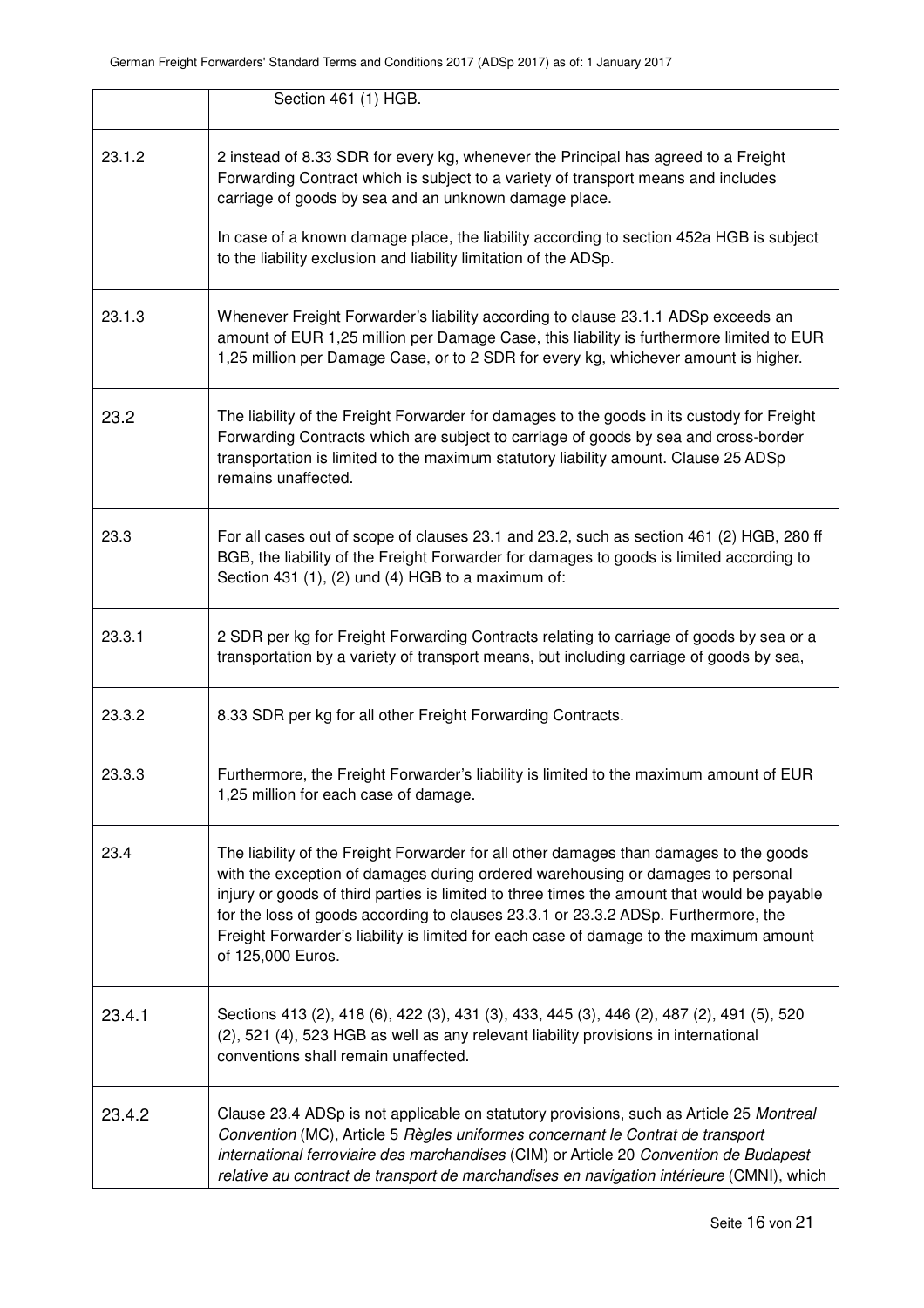|        | extend Freight Forwarder's liability or permit to extend.                                                                                                                                                                                                                                                                                                                                                                                                                                                                                  |
|--------|--------------------------------------------------------------------------------------------------------------------------------------------------------------------------------------------------------------------------------------------------------------------------------------------------------------------------------------------------------------------------------------------------------------------------------------------------------------------------------------------------------------------------------------------|
| 23.5   | If Freight Forwarder's liability according to Articles 23.1, 23.3 and 23.4 ADSp exceeds the<br>amount of EUR 2,5 million per Damage Event, then Freight Forwarder's liability is,<br>irrespective of how many claims arise from a single Damage Event, further limited to a<br>maximum amount of EUR 2,5 million per Damage Event or to 2 SDR per kg for lost or<br>damaged goods, whichever amount is the higher. When there is more than one claimant,<br>the Freight Forwarder's liability shall be proportionate to individual claims. |
| 24.    | Liability limitations for ordered warehousing, inventories and declaration of value                                                                                                                                                                                                                                                                                                                                                                                                                                                        |
| 24.1   | In the case of ordered warehousing, the liability of the Freight Forwarder for damages to<br>goods is limited to:                                                                                                                                                                                                                                                                                                                                                                                                                          |
| 24.1.1 | 8.33 SDR for every kg corresponding to 431 (1), (2) and (4) HGB,                                                                                                                                                                                                                                                                                                                                                                                                                                                                           |
| 24.1.2 | a maximum of EUR 35,000 per Damage Case.                                                                                                                                                                                                                                                                                                                                                                                                                                                                                                   |
| 24.1.3 | 70,000 Euros per year, in cases where the damage claimed by the Principal bases,<br>contrary to clause 24.1.2 ADSp, on a difference between calculated stock and actual<br>stock of the inventory, irrespective of the amount and type of inventory taking and the<br>amount of Damage Cases causing the difference in inventory.                                                                                                                                                                                                          |
| 24.2   | Upon payment of an agreed supplement and prior to warehousing of goods, the Principal<br>can specify a value in text form for an increased liability that differs from the maximum<br>amounts stipulated in clause 24.1. In this case, the specified value replaces the relevant<br>maximum amount.                                                                                                                                                                                                                                        |
| 24.3   | In case of warehousing upon instruction, the Freight Forwarder's liability for other<br>damages, excluding damages to personal injury or goods of third parties, is limited to<br>EUR 35,000 per case of damage.                                                                                                                                                                                                                                                                                                                           |
| 24.4   | In case of warehousing upon instruction, but excluding personal injury or damages to<br>goods of third parties, the Freight Forwarder's liability is always limited to EUR 2,5 million<br>per Damage Event, irrespective of how many claims arise from a single Damage Event.<br>When there is more than one claimant, the Freight Forwarder's liability shall be<br>proportionate to individual claims. Clause 24.2 ADSp remains unaffected.                                                                                              |
| 25.    | Exclusion of liability for carriage of goods by sea and inland waterway<br>transportation                                                                                                                                                                                                                                                                                                                                                                                                                                                  |
| 25.1   | In accordance with section 512 (2) No. 1 HGB, it is agreed that:                                                                                                                                                                                                                                                                                                                                                                                                                                                                           |
|        | The Freight Forwarder in its position as carrier is not responsible for any fault or neglect                                                                                                                                                                                                                                                                                                                                                                                                                                               |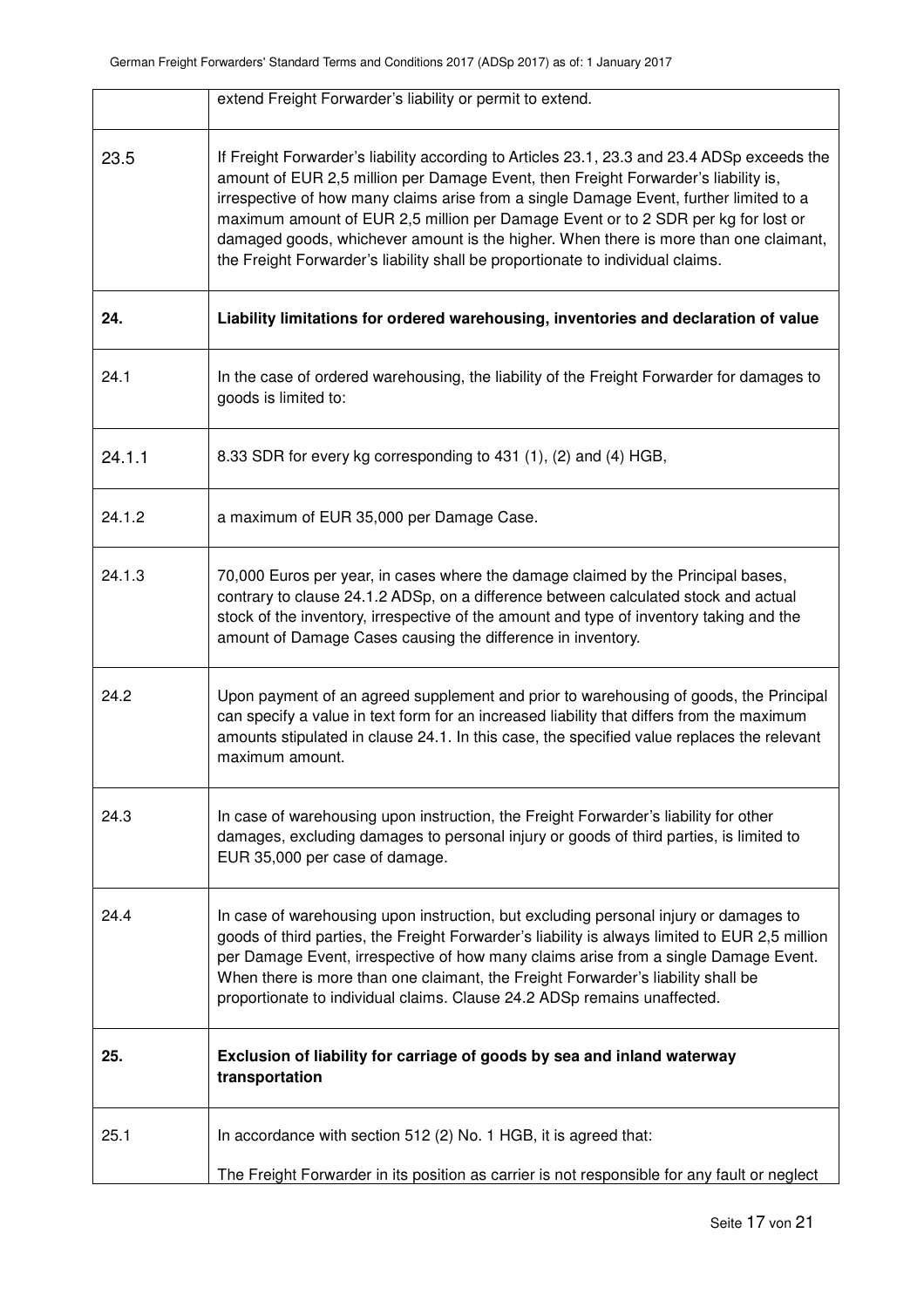|        | on the part of its servants or of the ship's company, insofar as the corresponding damage<br>was caused in the course of steering or otherwise operating the ship, or was caused by<br>fire or explosion on board the ship and the measures taken were not predominantly for<br>the benefit of the cargo.                                                                                                                                                                                                     |
|--------|---------------------------------------------------------------------------------------------------------------------------------------------------------------------------------------------------------------------------------------------------------------------------------------------------------------------------------------------------------------------------------------------------------------------------------------------------------------------------------------------------------------|
| 25.2   | According to Article 25 (2) CMNI it is agreed that the Freight Forwarder in its position as<br>carrier or actual carrier is not liable for damages:                                                                                                                                                                                                                                                                                                                                                           |
| 25.2.1 | caused by an act or omission by the master of the vessel, the pilot or any other person in<br>the service of the vessel, pusher or tower during navigation or in the formation or<br>dissolution of a pushed or towed convoy, provided that the Freight Forwarder complied<br>with the obligations set out for the crew in Article 3 (3) CMNI, unless the act or omission<br>results from an intention to cause damage or from reckless conduct with the knowledge<br>that such damage would probably result, |
| 25.2.2 | caused by fire or an explosion on board the vessel, where it is not possible to prove that<br>the fire or explosion resulted from a fault of the Freight Forwarder or the actual carrier or<br>their servants or agents or a defect of the vessel,                                                                                                                                                                                                                                                            |
| 25.2.3 | the defects existing prior to the voyage of his vessel or of a rented or chartered vessel if<br>he can prove that such defects could not have been detected prior to the start of the<br>voyage despite due diligence.                                                                                                                                                                                                                                                                                        |
| 25.3   | Clause 22.4 ADSp remains unaffected.                                                                                                                                                                                                                                                                                                                                                                                                                                                                          |
| 26.    | Non-contractual liability                                                                                                                                                                                                                                                                                                                                                                                                                                                                                     |
|        | In accordance with sections 434, 436 HGB, the above mentioned liability exclusions and<br>limitations also apply to non-contractual claims. Clause 23.4.1 ADSp applies accordingly.                                                                                                                                                                                                                                                                                                                           |
| 27.    | <b>Qualified fault</b>                                                                                                                                                                                                                                                                                                                                                                                                                                                                                        |
| 27.1   | Liability exclusions and limitations listed in clauses 22.2, 22.3, 23.3 and 23.4 in<br>conjunction with 23.5, 24 as well as 26 ADSp do not apply when the damage has been<br>caused by:                                                                                                                                                                                                                                                                                                                       |
| 27.1.1 | intent or gross negligence of the Freight Forwarder or vicarious agents or                                                                                                                                                                                                                                                                                                                                                                                                                                    |
| 27.1.2 | infringement of Material Contractual Obligations, whereby such claims are limited to<br>predictable and typical damages.                                                                                                                                                                                                                                                                                                                                                                                      |
| 27.2   | Divergent from clause 27.1.2 ADSp, the liability limitations of clause 24.1 and 24.2 ADSp<br>only apply in case of gross negligent or intentional infringements of material contractual                                                                                                                                                                                                                                                                                                                       |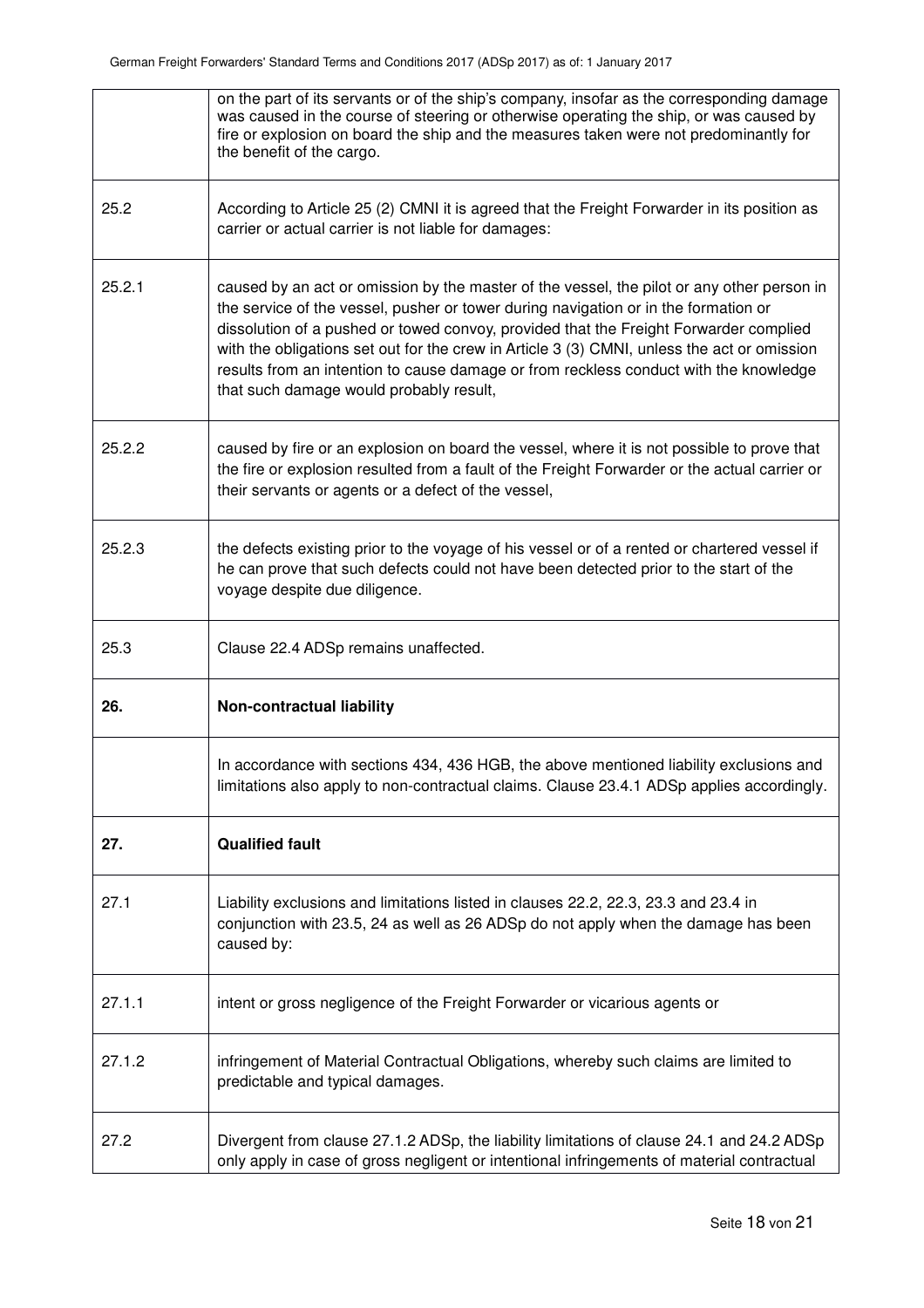|      | duties.                                                                                                                                                                                                                                                                                                                                                                                                                                                                          |
|------|----------------------------------------------------------------------------------------------------------------------------------------------------------------------------------------------------------------------------------------------------------------------------------------------------------------------------------------------------------------------------------------------------------------------------------------------------------------------------------|
| 27.3 | Sections 435, 507 HGB remains applicable within their scope of application.                                                                                                                                                                                                                                                                                                                                                                                                      |
| 27.3 | Clause 27.1 ADSp is not applicable on statutory provisions, such as Article 25 MC, Article<br>36 CIM or Article 20, 21 CMNI, which extend Freight Forwarder's liability, allows<br>extending or expanding the imputation of fault of servants or third parties.                                                                                                                                                                                                                  |
| 28.  | Liability insurance of the Freight Forwarder                                                                                                                                                                                                                                                                                                                                                                                                                                     |
| 28.1 | The Freight Forwarder is obliged to purchase and maintain liability insurance at the usual<br>market conditions with an insurer of his choice that, as a minimum, covers the ordinary<br>liability amounts of its freight forwarding liability according to ADSp and statutory<br>provisions. The agreement of maximum insurance amounts per Damage Case, Damage<br>Event and year is permitted as well as the agreement of reasonable deductibles for the<br>Freight Forwarder. |
| 28.2 | Upon request, the Freight Forwarder is obliged to provide evidence of the liability<br>insurance and its validity by presentation of an insurance confirmation within a<br>reasonable Time Frame. In absence of such a presentation, the Principal is entitled to<br>terminate the Freight Forwarding Contract extraordinarily.                                                                                                                                                  |
| 28.3 | The Freight Forwarder is only entitled to rely on the liability limitations of the ADSp, when<br>the Freight Forwarder provides an appropriate insurance cover at the time of order.                                                                                                                                                                                                                                                                                             |
| 29.  | <b>Liability of the Principal</b>                                                                                                                                                                                                                                                                                                                                                                                                                                                |
| 29.1 | The liability of the Principal pursuant to sections 414, 455, 468, and 488 HGB is limited to<br>EUR 200,000 per Damage Event.                                                                                                                                                                                                                                                                                                                                                    |
| 29.2 | The aforementioned liability limitation does not apply in case of personal injuries, such as<br>injury of life, body and health, if the damage was caused by gross negligence or wilful<br>intent of the Principal or its vicarious agents, or infringement of Material Contractual<br>Obligations, whereas the latter is limited to predictable and typical damages.                                                                                                            |
| 30.  | Applicable law, place of fulfilment, place of jurisdiction                                                                                                                                                                                                                                                                                                                                                                                                                       |
| 30.1 | The legal relationship between the Freight Forwarder and Principal is governed by<br>German law.                                                                                                                                                                                                                                                                                                                                                                                 |
| 30.2 | The place of fulfilment for all involved parties is the location of the Freight Forwarder's<br>branch office dealing with the order or the enquiry.                                                                                                                                                                                                                                                                                                                              |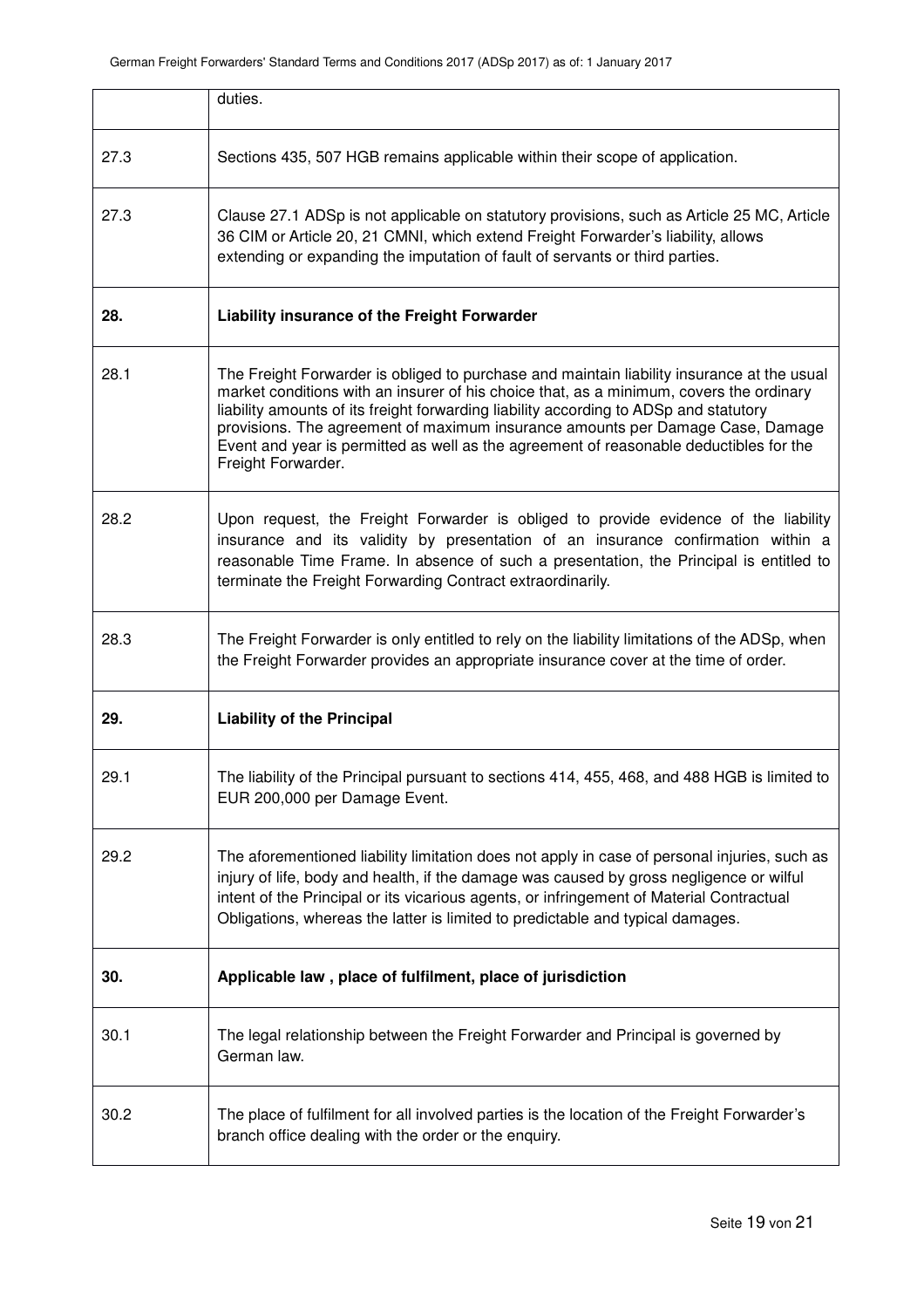| 30.3   | The place of jurisdiction for all disputes and all involved parties arising from the Freight<br>Forwarding Contract, an enquiry or in relation to it, is the location of the Principal or<br>Freight Forwarder's branch office dealing with the order or enquiry, as far as all these<br>parties are merchants. The aforementioned place of jurisdiction shall be deemed as an<br>additional place of jurisdiction pursuant to Article 31 CMR and Article 46 § 1 CIM, but not<br>in case of Article 39 CMR, Article 33 MC, Article 28 Convention for the Unification of<br>certain rules relating to international carriage by air (WC). |
|--------|------------------------------------------------------------------------------------------------------------------------------------------------------------------------------------------------------------------------------------------------------------------------------------------------------------------------------------------------------------------------------------------------------------------------------------------------------------------------------------------------------------------------------------------------------------------------------------------------------------------------------------------|
| 31     | Confidentiality                                                                                                                                                                                                                                                                                                                                                                                                                                                                                                                                                                                                                          |
| 31.1   | Contractual parties are obliged to maintain confidentiality regarding all unpublished<br>information received during the execution of the freight forwarding contract. This<br>information can only be used for the exclusive purpose of contract fulfilment. The parties<br>shall commit other legal persons with an equivalent confidentiality obligation, if these<br>legal persons are deployed for contract fulfilment.                                                                                                                                                                                                             |
| 32     | Compliance                                                                                                                                                                                                                                                                                                                                                                                                                                                                                                                                                                                                                               |
| 32.1   | The Freight Forwarder shall comply with minimum wage provisions and minimum<br>conditions for workplaces and confirms the compliance in text form upon request of the<br>Principal. The Freight Forwarder indemnifies the Principal for its liability for minimum<br>wages, if the Freight Forwarder, its subcontractor or hirer during the course of fulfilment<br>of the Freight Forwarding Contract, does not pay the minimum wages and the Principal is<br>demanded to pay.                                                                                                                                                          |
| 32.2   | The Freight Forwarder shall ensure in case of transportation services, that its executing<br>subcontractor                                                                                                                                                                                                                                                                                                                                                                                                                                                                                                                               |
| 32.2.2 | deploys driving personnel, which comply with the requirements of section 7 (1)<br>Güterkraftverkehrsgesetz (GüKG), if applicable,                                                                                                                                                                                                                                                                                                                                                                                                                                                                                                        |
| 32.2.3 | upon request provides all documents, which must be carried during transportation<br>according to statutory provisions, when the Principal or third parties must comply with<br>statutory controlling obligations,                                                                                                                                                                                                                                                                                                                                                                                                                        |
| 32.3   | In case of transportation, the Freight Forwarder or its executing subcontractor is obliged<br>to organise the activities of its driving personnel according to the compulsory working,<br>driving and recreation times. During the driving of Vehicles, alcohol and drugs are<br>generally prohibited.                                                                                                                                                                                                                                                                                                                                   |
| 32.4   | Both contracting parties commit to carrying out their contractual duties and to act<br>according to the legal regulations covering their business and to support and obey the<br>principles of the United Nations Global Compact (UNGC), the United Nations Declaration<br>of Human Rights, and the Declaration of the International Labour Organization regarding<br>the 1998 Declaration on Fundamental Principles and Rights at Work, in accordance with                                                                                                                                                                              |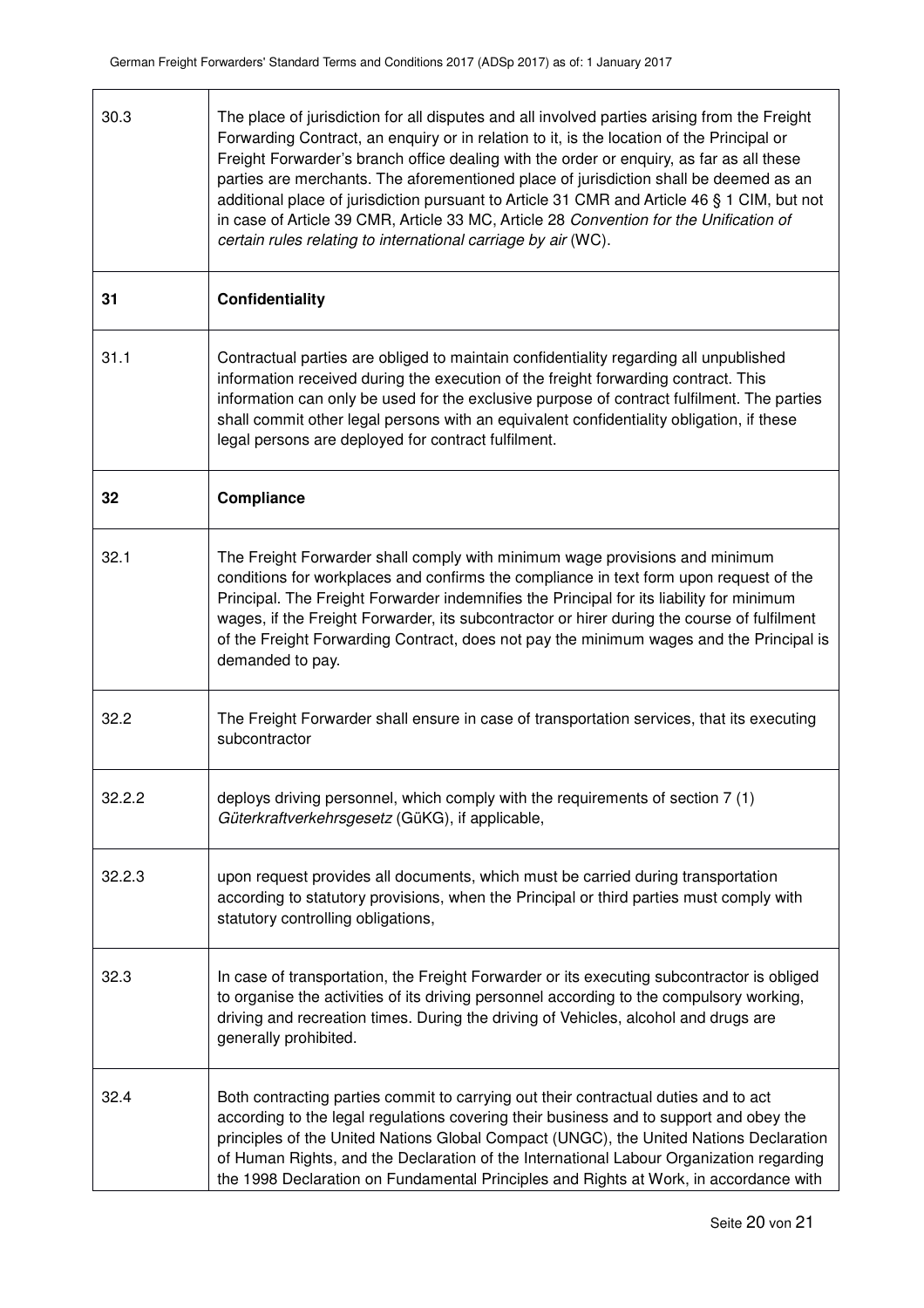|        | national laws and customs. In particular, both parties will commit to:                                                                                                                                              |
|--------|---------------------------------------------------------------------------------------------------------------------------------------------------------------------------------------------------------------------|
| 32.4.1 | no child or forced labour,                                                                                                                                                                                          |
| 32.4.2 | comply with the relevant national laws and regulations regarding working hours, wages,<br>salaries and to comply with any other obligations for employers,                                                          |
| 32.4.3 | to comply with the current regulations on health and safety at work, and to provide a safe<br>and healthy workplace to ensure the health of employees and to avoid accidents, injuries<br>and work-related illness, |
| 32.4.4 | prohibit all discrimination based on race, religion, disability, age, sexual orientation or<br>sex.                                                                                                                 |
| 32.4.5 | comply with international standards on corruption, such as those published in UNGC and<br>to adhere to local anti-corruption and bribery laws,                                                                      |
| 32.4.6 | adhere to all current environmental protection laws and regulations,                                                                                                                                                |
| 32.4.7 | engage its business partners and subcontractors according to the aforementioned<br>principles.                                                                                                                      |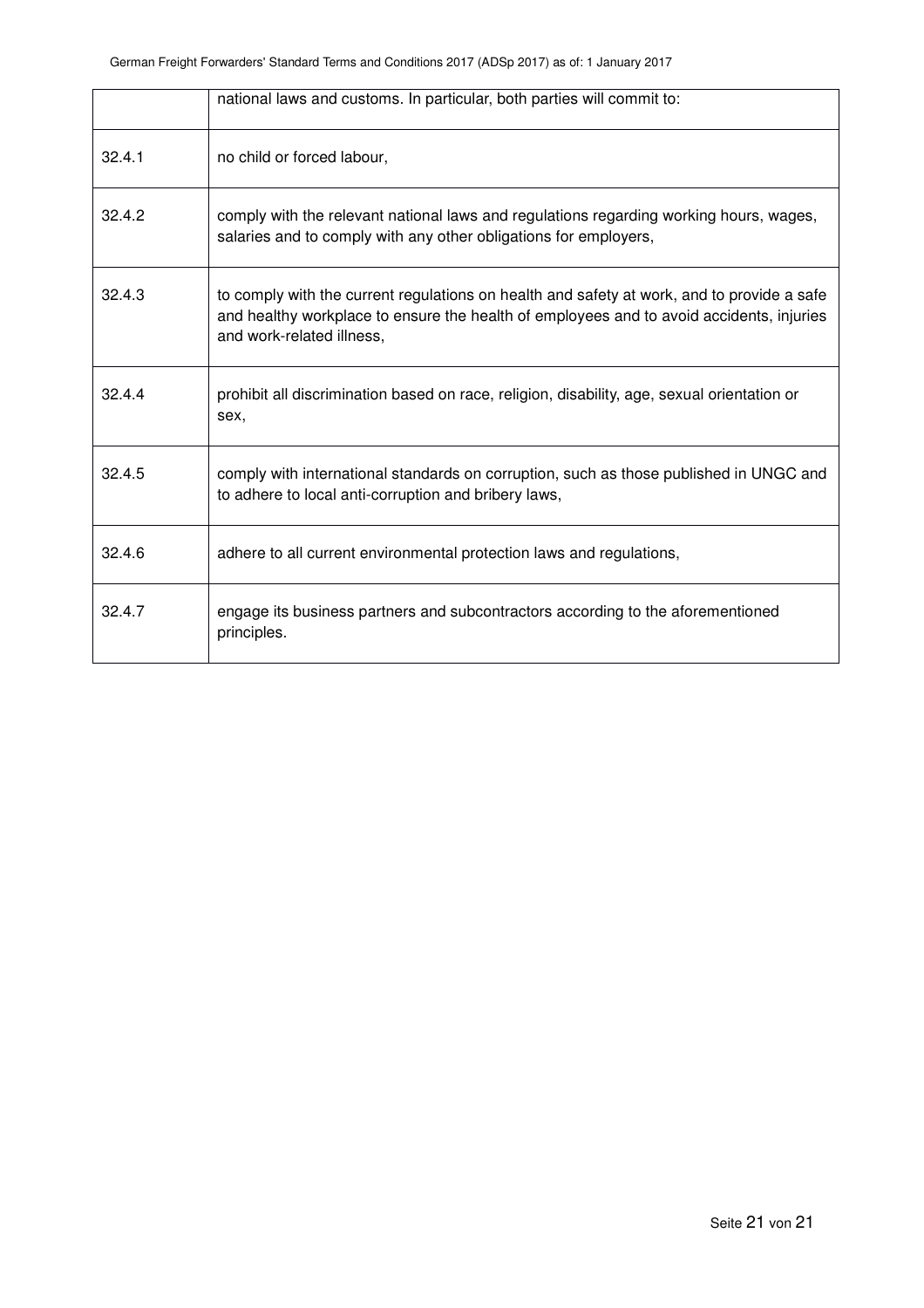

### **GENERAL TERMS AND CONDITIONS OF THE GERMAN FEDERAL WORKING GROUP HEAVY HAULAGE AND CRANE WORK (AGB-BSK Crane and Haulage 2013) (Status 01.10.2013)**

### **I. GENERAL SECTION**

- 1. All our crane and haulage Services, as well as rough assemblies, are subject to the following terms and conditions unless overriding statutory regulations stipulate otherwise (e.g. German Commercial Code (HGB) or CMR, CMNI/CLNI, CIM/COTIF or MÜ).
- 2. **Crane Services** in the meaning of these terms and conditions are provided in two categories:

### **2.1. Category l - Crane hire**

Crane hire means the Provision of hoisting equipment with operating personnel to the customer for carrying out work in accordance with the customer's instructions and arrangements.

### **2.2. Category 2 - Crane work**

Crane work refers to the carriage of goods, especially hoisting, moving and transporting loads and/or persons for the purpose of working with a mobile hoist and relates to accomplishing one or several contracted hoisting manoeuvres by the contractor according to the instructions and arrangements. This includes especially isolated marshalling of heavy objects by means of a crane.

- 3. **Transport Service** in the meaning of these terms and conditions is the commercial transportation of goods and moving or relocating goods, especially by means of Special auxiliary transportation gear such as e.g. heavy load rollers, armoured rollers, heavy duty roller gears, lifting jacks, air cushions, hydraulic lifting scaffolding and lifting portals or similar (so-called ground or transfer transports) including interim storage in connection with the transportation. Heavy items are usually transported unpacked and without tarpaulin cover. Packaging or covenng the load with tarpaulins, loading, stowing and lashing - excepting sea cargo - are only owed by the contractor if this is contracted. The customer is agreed with open deck loading for shipment by sea.
- 4. **Rough assemblies and disassemblies** are components of the crane or transport Service if this is contracted. This includes fitting together or disassembling and fastening or loosening the load for preparing or carrying out the transportation. The BSK Terms and Conditions of Assembly in the latest Version apply for assembly Services going beyond this (final assembly, trial run, fine adjustments, etc.).
- 5. Results of Site inspections and Special agreements, e.g. with regard to the loading and unloading locations, crane location, etc. must be recorded in writing by the parties.
- 6. Contracts for carrying out large volume and heavy transports or moving cranes in public road traffic require the permission or approval of the responsible pubic authority, especially with regard to § 18 I 2 and § 22 II, IV and § 29 III and § 46 I No. 5 of the Federal Road Traffic Regulations (StVO) as well as § 70 I Federal Road Traffic Registration A**d** (StVZO). These contracts are concluded exclusively under the condition precedent that the required permission or approval is granted in good time.
- 7. If the authorities order traffic direction measures (police escort, etc.) or decree other requirements and ancillary stipulations to comply with road safety and unimpeded traffic circulation and/or to protect road surfaces, then these contracts are also concluded under the condition precedent that the escort and/or safety personnel is available in good time and that the official traffic safety measures can be implemented in good time. The contractor commits to inform the customer immediately of such requirements and ancillary stipulations for executing the transport which could handicap or hinder the transport. In this respect we refer to the BSK Information leaflet "Traffic Direction Measures".
- 8. Unless otherwise agreed, the contractor is entitled to employ other enterprises to fulfil the assumed contractual obligations.
- 9. The contractor is entitled to withdraw from the contract without this giving rise to damage compensation Claims if a careful examination before or during the deployment of vehicles, equipment or working devices of any kind has revealed that significant damage to third party and/or own property and/or assets or injury to persons will very probably be inevitable despite all reasonable efforts to avoid such damage. The exclusion of damage compensation Claims is void if the contractor ignored the due diligence required of a proper merchant (carrier). In the case of withdrawal, the remuneration for crane Services is charged pro rata and transport Services are subject to the statutory provisions.
- 10. The contractor is entitled to interrupt the deployment immediately in case of hazard to equipment, load, personnel and/or third parties. Interruptions caused by weather conditions do not diminish the entitlement to claim remuneration while taking saved expenditure into account if the impediments due to adverse weather conditions were insurmountable despite reasonable endeavours.
- 11. The Service by the contractor is determined according to the crane or transport order or the agreements in the international consignment note. Only if so agreed does the contractor also supply necessary auxiliary, instruction and other personnel and the possibly necessary slingers at the cost of the customer. Unless otherwise agreed, billing is according to time units (hourly or daily rates). Unless otherwise agreed, the remuneration Obligation comes into being with departure of the lifting or transport vehicle from the Company grounds of the contractor and ends when said vehicle returns. If hourly or daily rates are agreed, then these also apply for outbound and homebound travelling times and for rigging times. Hourly rates are accounted as per started half-hour and daily rates as per started working day. Unless otherwise agreed, the customer bears the charges and costs for official charges and all procurement costs and costs incurred due to official requirements and other ancillary stipulations, as well as police escort fees or the costs for the company's own safety measures and other costs for safety precautions ordered by the authorities. The agreed amounts are understood as without VAT, which must be paid to the contractor in addition in the respective statutory amount.

### **II. SPECIAL SECTION**

### **Chapter l Crane hire /Obligations and liability of the contractor**

- 12.1 If the main Service performed by the contractor consists of the designated supply to the customer of lifting equipment with operating personnel in order to carry out work in accordance with the customer's instructions and arrangements, then the contractor is under the Obligation to prov.de a generally and particularly suitable hoist that complies with the applicable statutory provisions and valid regulations for technical equipment of the Safety Standards Authority (TÜV) and is approved pursuant to the Accident Prevention Regulations (UVV) and is ready for Operation. The contractor is only Nable for supplied personnel within the scope of the applicable fundamentals for a fault in the selection of personnel.
- 12.2 Liability for failure to provide equipment in good time is excluded in cases of force majeure, strikes, roadblocks and other unavoidable occurrences, unless the contractor could have avoided their consequences if the contractor had taken the necessary due care usual in the business.
- 12.3 The liability of the contractor in all other cases of failure to provide equipment in good time is limited to the typically foreseeable damage. This limitation is null and void in cases of intent or gross negligence.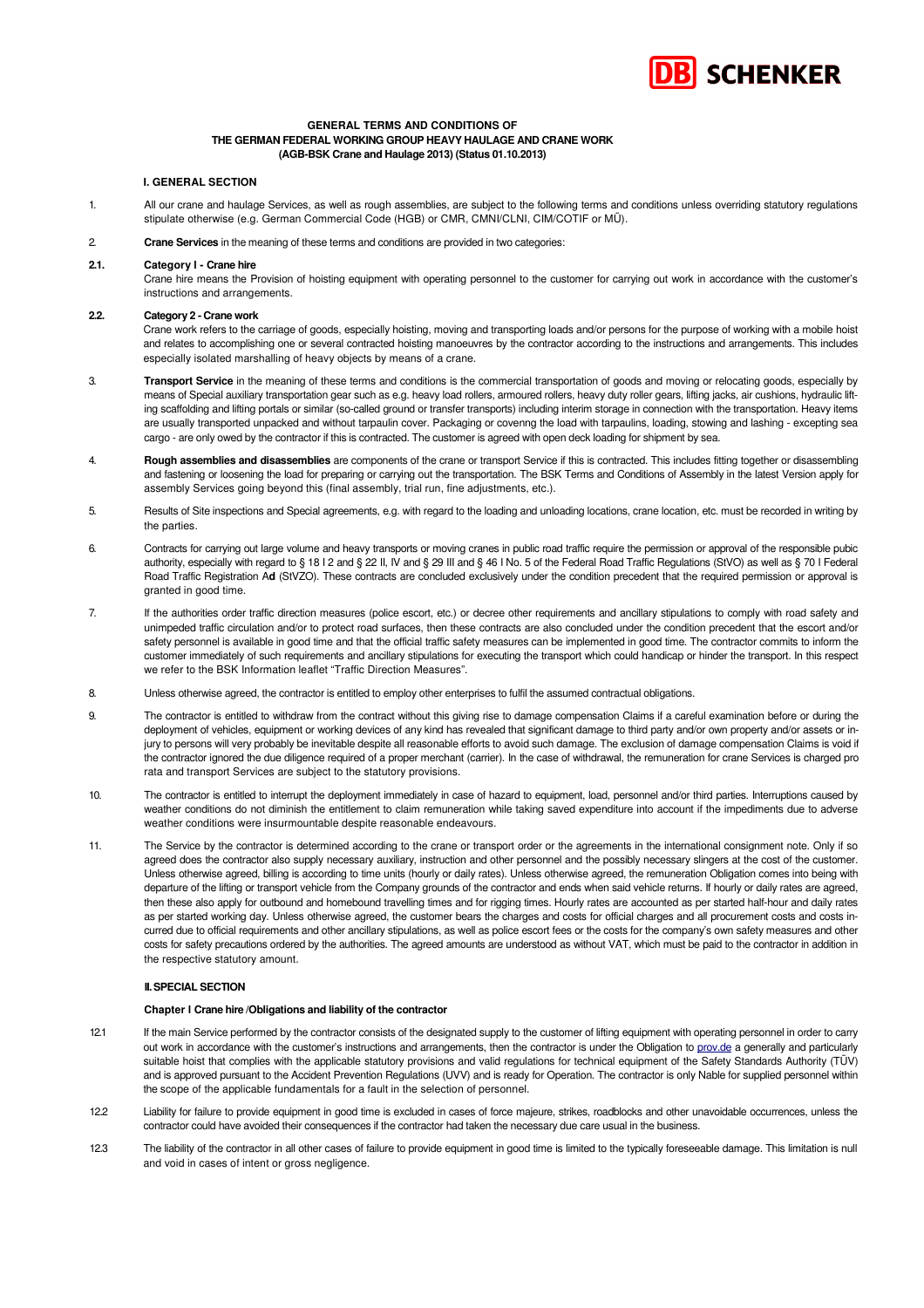# **BI SCHENKER**

### **Chapter 2 Crane work and transport / Oligations and liability of the contractor**

- 13. The contractor commits to execute all Orders placed with him properly and expertly with all means and technical possibilities at his disposal in observance of the applicable rules of technology.
- 14. The contractor commits especially to deploy generally and particularly suitable transport means and suitable hoisting equipment that comply with the applicable statutory provisions and valid regulations for technical equipment of the Safety Standards Authority (TÜV) and Accident Prevention Regulations (UVV). Furthermore, the contractor commits to provide generally and particularly suitable operating personnel (crane Operators and vehicle drivers) who are familiär with operating the transport means or the hoisting equipment.
- 15.1. If the main Service performed by the contractor consists of crane work and/or transportation, then the statutory regulations governing the freight carrying business apply. The liability of the contractor for damage to goods is - excepting in cases of qualified culpability - limited to 8.33 Special drawing rights (SDR) per kilogramme of the damaged or lost property. For transportation by ship the contractor shall be Nable in these cases to a maximum of 2 SDR per Kilogramme gross weight of the consignment or a maximum of 666.6 SDR per packaging piece or unit.
- 15.2. The contractor waives the right to object to the limitation of liability in sum total pursuant to section 15.1 for damages to goods up to the amount of  $\epsilon$ 500,000.00 and for other pecuniary damages up to the amount of € 125,000.00, each per damage occurrence.
- 15.3 The contractor has no liability if the damage is caused due to the conduct of his people, the ship crew or other persons in the Service of the ship in their navigation or other Operation of the ship or caused due to fire or explosion on-board the ship.
- 16. If the customer requires a higher amount than that specified in section 15.2, this must be explicitly so agreed before the order is placed and the contractor is entitled to Charge the customer for the costs of insuring a correspondingly higher liability.
- 17.1. The contractor is only obligated to insure the goods insofar as an explicit written order has been submitted for this stating the insurable value and the risks to be covered; merely stating the declared value shall not be understood as an order for insurance cover.
- 17.2. Acceptance of the insurance policy does not signify that the contractor assumes the obligations incumbent on the customer as policyholder; however, the contractor must take all usual measures in order to uphold the right to claim from the insurance.
- 17.3. In the absence of any deviating written agreements, the contractor insures to the insurance conditions usual at his registered business domicile.

#### **Obligations and liability of the customer**

- 18. The customer must create all technical prerequisites necessary for proper and safe realisation of the order at his own account and risk and must maintain these during the assignment. The customer is especially obligated to maintain the goods to be handled in a condition ready and suitable for executing the Order. The customer is moreover obligated to State correctly and in good time the dimensions, weights and Special characteristics of the goods (e.g. centre of gravity, type of material, etc.), as well as the load fastening points in the case of crane work.
- 19. The customer must obtain the necessary permission for the use of third party properties, private roads and places and must indemnify the contractor against any third party Claims that may arise from unauthorised use of a third party property.
- 20. Furthermore, the customer is responsible that the ground, place and other circumstances at the deployment site, as well as the access paths except public roads, paths and places - allow an orderly and safe execution of the assignment. The customer is especially responsible that the ground structure at the place of loading and unloading or where the crane Stands and access roads can support the ground pressure loads and other loads. Finally, it is the responsibility of the customer to State all positions of Underground cable conduits, supply pipelines and other lines and cavities that could impair the load-bearing capacity of the ground at the deployment site or on the access roads. Without being specially requested to do so, the customer must indicate the positions and existence of exposed and overhead conducting lines, Underground cables, conduits, shafts and other cavities or other unrecognisable impediments that could impair the Standing and operating safety of vehicles at the deployment site, as well as other particular hazardous s,tuat,ons (e.g. hazardous substances, contamination damages, etc.) which could arise while carrying out crane work or transportation with regard to the transported goods and the surroundings. Statements and declarations by third parties employed by the customer to fulfil the obligations of the customer are deemed to be own Statements of the customer.
- 21. After placing the order, the customer is not permitted to give instructions without the consent of the contractor to the personnel of the contractor that deviate in type and scope from the contractual agreements or that are in contradiction to the purpose of the contract.
- 22. If the customer culpably offends against the aforesaid obligations, especially his Obligation regarding preparation, Information and cooperation, then the customer is Nable to the contractor for any damages arising as a result. This does not affect the regulations of § 414 paragraph 2 German Commercal Code. The customer must indemnify the contractor fully against third party damage compensation Claims arising from a breach of the obligations of the customer. In the case of recourse to the contractor under the Environmental Damage A**d** (USchadG) or other comparable public, national or international law, the customer must indemnify the contractor in the infernal relationship to the füll, unless the contractor caused the damage wilfully or in gross negligence. This does prejudice the plea of co-culpability for both parties.

### **III. CONCLUDING PROVISIONS**

- 23. The Performances of the contractor are preliminary Performances and do not entitle discounts. After the assignment is fulfilled, the invoices of the contractor must be settled immediately following acceptance and invoice receipt, unless otherwise agreed at order placement. Netting or withholding is only permissible with counterclaims that are uncontested or established with lawful finality, unless the customer is a consumer. For all Claims, whether due or not due, to which the contractor is entitled against the customer from the activities stated in sections 2 to 4, the contractor has a right of lien and a withholding right to the moveable items or other assets in his possession. However, the right of lien and withholding does not go beyond the statutory right of lien of a freight carrier or lessor and the general withholding right. Rights of lien and withholding due to Claims from other transportation contracts concluded with the customer are governed by § 366 paragraph 3 German Commercial Code. The contractor may also only exercise a right of lien or withholding right due to Claims from other contracts concluded with the customer if these Claims are uncontested or established with lawful finality or if the debtor's assets Situation puts the claim of the contractor at risk. The due period of one month stipulated in § 1234 German Civil Code for threatening to seil pledged items is replaced in all cases by a due period of two weeks. If the customer is in default, then after sale is threatened the contractor can freely seil that quantity of the goods and values in his possession which he deems at his own dutiful discretion to be sufficient to obtain satisfaction. In all cases the contractor can Charge a locally usual sales commission from the net proceeds of the sale of pledged items or self-help sale.
- 24. Place of jurisdiction, also for cheque and bill of exchange protests between merchants, is exclusively the court of law with jurisdiction at the registered place of business of the contractor. All contracts concluded by the contractor are subject to German law. This also applies for non-German customers.
- 25. Where Statements are required in writing, electronic data transmission and any other readable form is considered as equivalent provided that it clearly identifies the originator.
- 26. Should parts of these general terms and conditions be invalid or impracticable for any contractual or legal reasons, this shall not affect the remaining provisions: in this respect § 139 German Civil Code is regarded as null and void.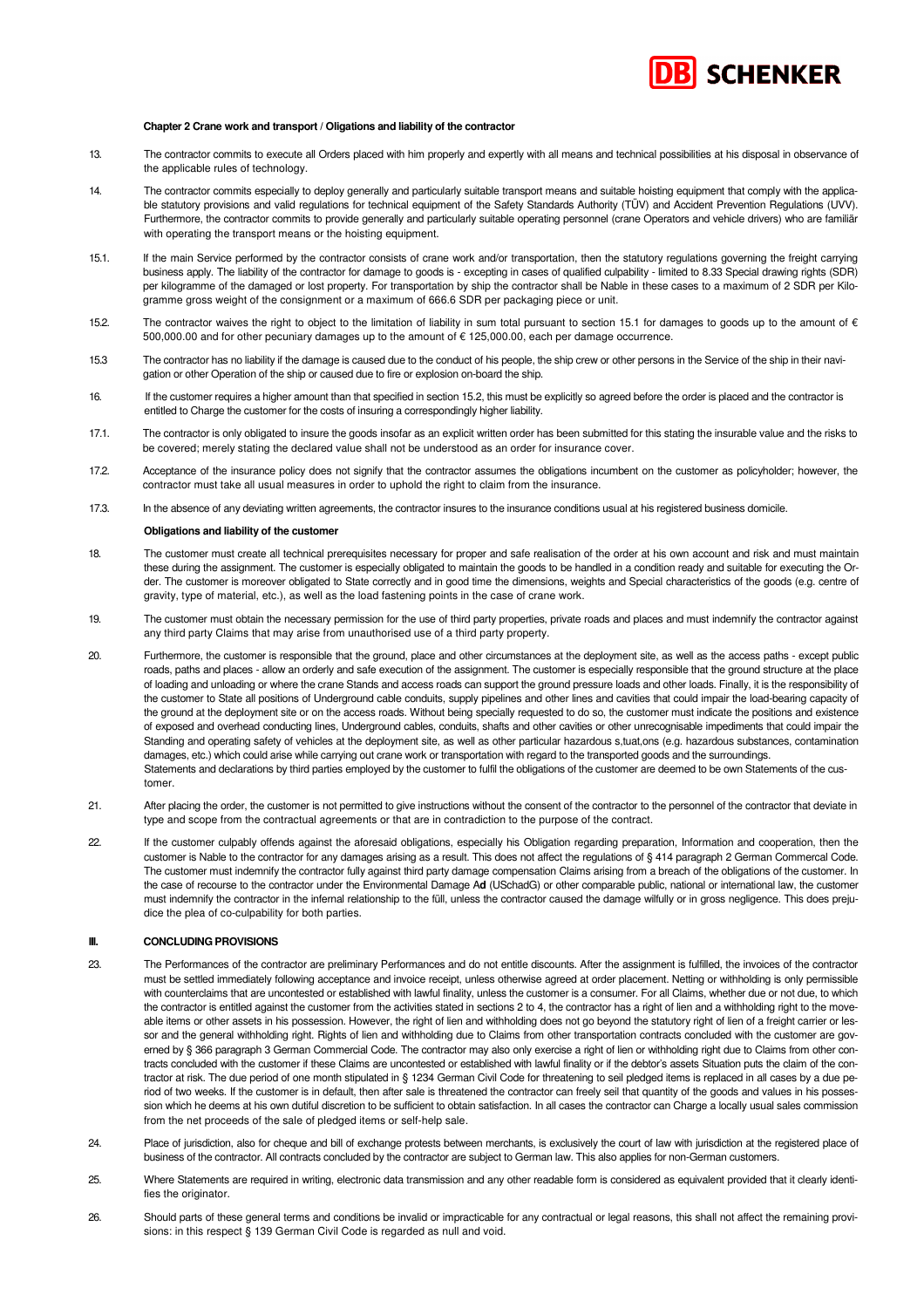

### **General Terms and Conditions for the Hire of Work Platforms and Industrial Trucks**

(GTC-BSK Platforms + Stackers 01.10.2014)

#### 1. Application scope

1.1 Work platforms (platforms) and industrial trucks (forklift and telescopic stackers etc.) are hired out exclusively on the basis of the following General Terms and Conditions of Hire. Contradicting or deviating terms and conditions of the Lessee are explicitly refuted. In continuing business relations with contractors the onceonly explicit referral to these General Terms and Conditions of Hire suffices also for future contractual relations.

1.2 These General Terms and Conditions of Hire apply towards consumers as well as towards contractors, corporate bodies under public law and special funds under public law, unless a distinction is drawn in the respective clause. Clauses that apply towards contractors also apply towards corporate bodies under public law and special funds under public law.

#### 2. Proposal, Contract conclusion, Hire price

2.1 A contract first comes into being when the order is confirmed in writing.

2.2 The prices stated in the order confirmation shall be binding. The hire rate shall consist of the equipment costs only and without operating personnel – excepting those cases in No. 4 – and without fuel or energy costs. Unless explicitly agreed otherwise, the stated hire prices relate exclusively to a maximum daily period of use of nine hours per calendar day, unless explicitly agreed otherwise. Operation over two or more shifts is only permitted after prior arrangement with us and with our written consent.

#### 3. General terms of use

3.1 The Lessor shall be obligated to provide to the Lessee, for the period stated in the hire contract, a reliable and roadworthy hire device which is tested and approved according to Technical Inspection Association (TÜV) standards and § 10 Industrial Safety Regulation (BetrSichV) for the contractually agreed purpose.

3.2 The Lessee – unless this is a consumer – shall bear the responsibility for ensuring that the requested hire device is suitable for the purpose for which it is hired. On request, the Lessor provides working diagrams, load curves and other technical specifications for the individual hire devices to enable the suitability of the devices to be determined.

3.3 However, the Lessee has no entitlement to a specific hire device unless a separate agreement has been made. The Lessor shall at all times be entitled to select a hire device which is technically equivalent and at least equally suitable for the operational requirements of the Lessee.

3.4 The Lessee bears sole responsibility for trouble-free accomplishment of the work he intends to carry out, ensuring unrestricted access to land and premises, obtaining all necessary official permits and cordoning off the area(s) in question, and ensuring that the hire item can be used safely with regard to ground conditions, the environment and other operational risks. The Lessee shall be obligated to inform the Lessor, without special request, of the presence of buildings and obstacles in the operating area, such as underground canals, conduits, shafts, trenches, underground car parks and any weight restrictions applicable to road structures etc. and/or, if the Lessee is operating the equipment himself, he shall be obligated to independently find out about such obstacles prior to starting the works he intends to undertake.

3.5 The Lessee has no claim for damage compensation if the hire item cannot be deployed punctually due to reasons for which the Lessor is not answerable. The same applies if despite prior functionality inspection the hire item fails during use for no fault of the Lessor. Unless contractually agreed otherwise, the Lessee bears the costs of the downtime during which the hire item cannot be deployed due to bad weather or due to other circumstances for which the Lessor is not answerable.

3.6 Work platforms may only be used to carry persons within the scope of the respective permitted maximum load. Work platforms may not be used for pulling loads or cable assemblies or similar. This kind of work is therefore strictly prohibited. Exempt from this are lifting platforms with power-lift systems for simultaneous load transport specifically approved for this purpose. Industrial conveyors may not be used to carry persons unless they are specifically approved and prepared for this purpose.

### 4. Terms of use with specialist operating personnel

4.1 In the case of hire with specialist operating personnel, the Lessor shall provide a trained operator together with the hire item. Hire devices which are rented together with specialist personnel may only be operated by these personnel.

4.2 If it is contractually agreed that the Lessor is to deliver and collect hire devices, this shall be understood to be exclusively to/from the construction site, insofar as this site can be accessed by the towing vehicle. The agreed transportation price shall especially not include setting up and equipping the work platform on the construction site, or in rear courtyards or rooms etc.

4.3 Transportation of self-propelled hire devices outside the construction site shall be undertaken exclusively by the Lessor.

### Conditions of use for self-drivers

5.1 Self-drive devices shall only be hired out on condition that the Lessee and/or the Lessee's operating personnel are aged 18 or over and fulfil the applicable occupational health and safety protection laws and accident prevention regulations. Instruction regarding the operation of the hire devices shall only be given on presentation of valid proof of competence and – if necessary – a valid driving licence.

5.2 Only those persons we have instructed shall be entitled to operate the hire item and the Lessee must have explicitly authorised them to do so.

5.3 When the hire item is handed over the Lessee will be given the vehicle documentation, operating instructions, maintenance notes and an information leaflet concerning the action to be taken in case of accident. Before first operation of the equipment Lessee is obligated to inform the operating personnel in a suitable manner about the contents of all provided documents and must order these persons to observe all instructions concerning industrial and health safety contained therein.

5.4 The Lessee undertakes to handle the hire item with care, not to overload it, and to observe all statutory provisions in connection with the possession or use of the hire item and pertaining equipment, in particular with regard to the applicable industrial safety and accident prevention regulations. In the case of rough work, the hire item must be adequately covered and protected against dirt. This applies especially in the case of painting and decorating, welding and cleaning work using acids. The hire item may not be used in close proximity to areas where painting or sandblasting work is being carried out, nor may it be exposed to extreme heat or cold.

5.5 The hire item may not be sublet or transferred to third parties without prior written permission. Furthermore, the Lessee shall not be entitled to move the hire item to a site of operation other than that specified in the hire contract.

5.6 The Lessee is obligated to check the operating consumables and the water level of the battery on a daily basis and to replenish these where necessary at his own expense. The Lessee shall be liable for damage caused as a result of insufficient quantities of operating consumables.

#### Terms of payment

6.1 The hire charges must be paid as from the time when the hire item leaves our depot until its return. Transport of the hire item from the depot to the site of operation and back shall – if carried out by the Lessor – be charged according to the actual time spent at the agreed hire rates and/or at agreed flat rates. The accounting shall be based on the order confirmation and the hire rates and/or hourly rates stated therein. Each day of hire or part thereof shall be charged at the full rate.

6.2 The agreed device hire rates shall be payable strictly net with no deductions on receipt of the invoice. Statutory default interest shall be charged if the payment deadline is overrun.

6.3 The Lessor shall be entitled to request a reasonable advance payment prior to provision of the hire device and/or to request reasonable instalment payments during the hire period.

6.4 In the event that the Lessee fails to meet his payment obligations under the hire contract or if damage to the hire item is suspected, the Lessor shall have the right to gain access to the site of operation at which the hired device is located and to take possession of the hire device by way of self-remedy.

6.5 The Lessor is moreover entitled to withhold any outstanding services until arrears are paid. The Lessor may as he chooses either refuse to continue to provide hire devices until the corresponding contract value is paid in full or, at his own option – without the Lessee being entitled to claim any compensation – withdraw wholly or partially from performance of the contract and charge a flat rate of 25% of the contract value, insofar as the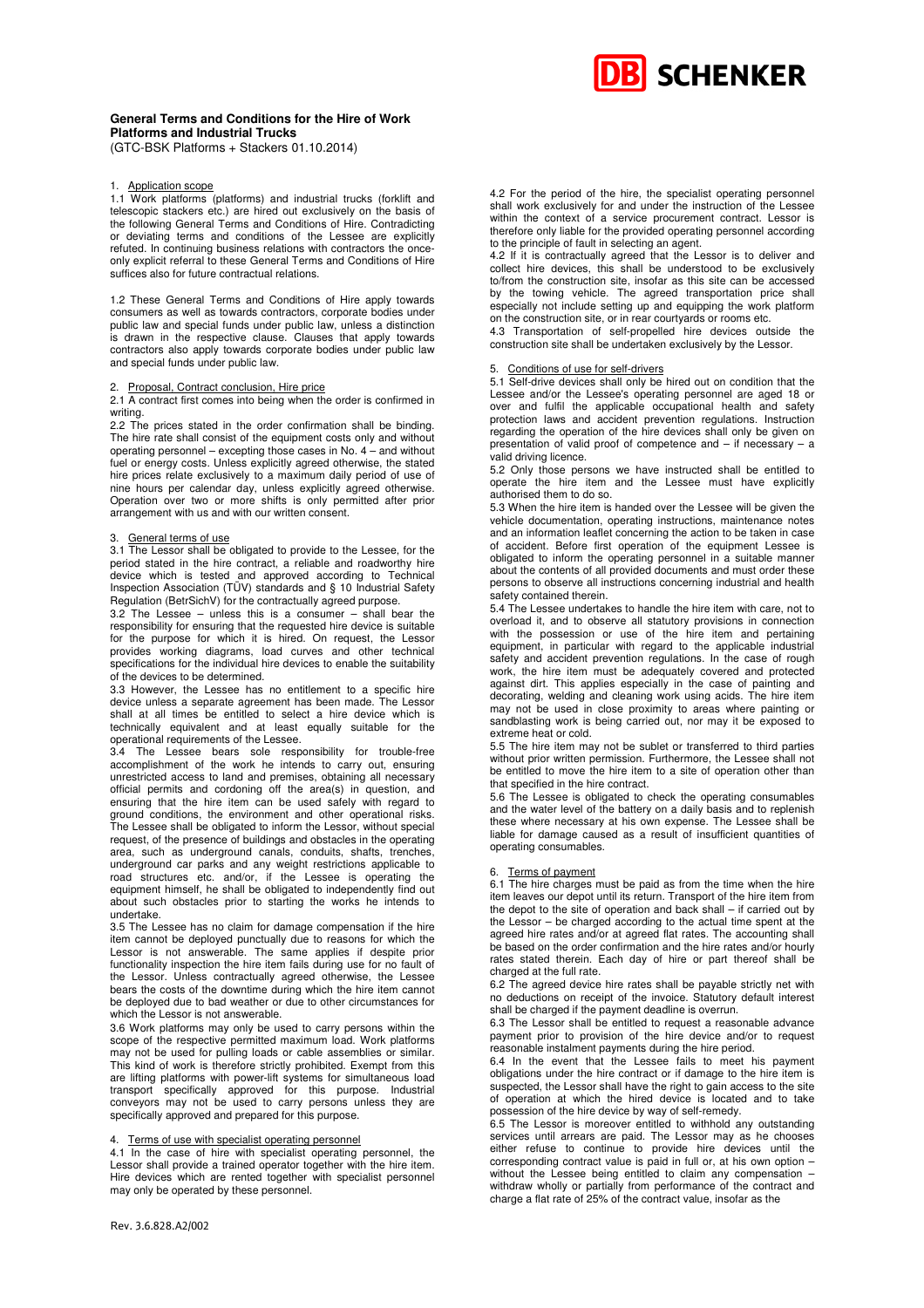

Lessor can prove higher damages or the Lessee can prove that no or significantly lower damages were incurred.

6.6 The Lessee shall only be entitled to offset if his counterclaims are undisputed or have been established as final and absolute. The Lessee shall only be entitled to exercise a right of retention if his counterclaim is based on the same contractual relationship.

#### 7. Warranty

7.1. The Lessee must inform the Lessor without delay of any defect or any interruption in the operation of the hire item during the period of deployment and shall immediately shut down the hire item if necessary. The period for giving notice of defects shall be deemed to have been observed if notice of a defect is sent promptly.

7.2. The Lessor shall be obligated to remedy any reported faults or malfunctioning of the hire item as soon as is technically and practically possible, insofar as the Lessor is responsible for such faults or malfunctioning.

7.3 All warranty rights of the Lessee shall be forfeit if defects are not notified promptly.

### 8. Liability; Insurance

8.1 The hire item passes into the custody of the Lessee as from the moment it is handed over to him. The Lessee bears the cost of all damage caused to the hire item as a result of its use. The period of assumption of risk by the Lessee shall not end until the device is duly returned and the return inspection report is signed. On acceptance of the hire item, the Lessee shall assume the entire operational risk for the duration of the hire contract and shall in particular warrant that the ground conditions at the site of operation are such that they permit safe use of the hire item. In this respect, the Lessee shall indemnify the Lessor against third-party claims within the internal relationship. This shall also apply in the event that recourse is sought against Lessor under the Environmental Damage Act (USchadG) or other comparable public-law, national or international regulations, insofar as the Lessor did not cause the damage with intent or through gross negligence.

8.2 Unless agreed otherwise, the Lessor takes out machinery breakdown and comprehensive insurance which also insures the material usage interests of the Lessee and includes the Lessee under the coverage offered by the machinery breakdown and comprehensive insurance policy. The Lessee must however bear the contractual deductible per damage claim in every case.

8.3 In otherwise, the Lessee shall be liable for all damage that he or his operating personnel cause to the hire item, and for all downtime arising as a result. In case of doubt, the costs for repairs and downtime shall be charged to the Lessee on the basis of the opinion of a sworn publicly accredited expert.

8.4 The Lessee shall be liable in each case and to the full extent for all damage caused by any one of the following as a result of using the hire item, whereby recourse to the provider of the machinery breakdown and comprehensive insurer is permitted:

- a. any accident or damage to the hire item caused through gross negligence or wilful conduct,
- b. damage to superstructures caused by failure to observe the clearance height,
- c. damage caused by failure to observe the safety and deployment conditions or due to unsuitable anti-theft measures,
- d. unauthorised subletting of the hire item, or letting to unauthorised persons,
- e. in all other cases in which the insurer provides no coverage under the machinery breakdown and comprehensive insurance contract.

8.5 The machinery breakdown and comprehensive insurance policy taken out by the Lessor (section 8.2) does not include liability insurance to cover the business operation risks of the Lessee. Hire devices subject to mandatory official registration shall only have liability insurance cover within the scope of statutory compulsory liability insurance and with the prescribed minimum amounts of coverage. It is therefore strongly recommended that the Lessee extend the coverage offered by his business liability insurance to include the hired device for the duration of hire.

8.6 The Lessee may assert further claims for compensation against the Lessor, to the full extent, in particular compensation for damage not sustained to the hire item – irrespective of the legal grounds – only in the event of

- a. wilful conduct or gross negligence
- b. culpable injury to life, limb or health
- c. defects which the Lessor has maliciously concealed or which the Lessor has guaranteed do not exist
- d. cases where liability exists under the Product Liability Act (ProdHaftG) for bodily injury and property damage to privately used items.
- Rev. 3.6.828.A2/002

In the event of culpable breach of essential contractual obligations, the Lessor shall also be liable for minor negligence, but limited to damage which is reasonably foreseeable and typical for this kind of contract. Further claims shall be excluded

#### 9. Further obligations of the Lessee

9.1 No claims whatsoever of the Lessee may be assigned, whether with regard to performance, any kind of warranty or otherwise to compensation.

9.2 If a third party should assert rights in the hire item by way of confiscation, levy of execution or the like, the Lessee shall be obligated to notify the Lessor immediately in writing and to inform the third party in writing of the property rights of the Lessor.

9.3 The Lessee must take reasonable steps to protect the hire item against theft.

9.4 The Lessee must inform the Lessor in the event of any accidents and – except in the case of impending danger – await instructions from the Lessor. The police must be involved in cases of road accidents or theft.

9.5 If the Lessee culpably fails to abide by the above provisions (sections 9.1 to 9.4), he shall be obligated to pay compensation for all damages incurred by the Lessor as a result, unless said damages are covered by a statutory compulsory insurance policy. 10. Termination of the hire contract

10.1 The Lessor shall be entitled to declare the hire contract terminated without observing a notice period if

- a. the Lessee is in default for more than 14 calendar days after a written reminder has been issued or a cheque or bill of exchange from the Lessee is protested.
- b. it first becomes apparent after conclusion of the contract that the entitlement to be paid the hire fee is at risk due to inability to pay on the part of the Lessee.
- c. the Lessee uses the hire item or a part thereof for a purpose other than the intended purpose or moves the item to another site or transfers it to unauthorised third parties without our permission.
- d. if the Lessee culpably violates the provisions under section 5.4 and sections 9.1 to 9.4.

10.2 The Lessee may terminate the hire contract without observing a notice period if the hire item cannot be used due to circumstances for which the Lessor is answerable.

### 11. Return

11.1 On expiry of the hire period the Lessee shall be obligated to return the hire item to the Lessor at the agreed location in the same condition as it was in when accepted by the Lessee, with the exception of normal wear and tear to the hire item sustained through use in accordance with the contract.

11.2 Unless agreed otherwise, the hire item must be returned during the usual hours of business of the Lessor at a time which is early enough to allow the Lessor to inspect the hire item for functionality and damage on the same day. If the hire item is returned outside usual hours of business or parked at the Lessor's depot without prior notice, this shall be at the expense and own risk of the Lessee. The Lessee shall remain responsible for ensuring safe custody of the hire item until it is accepted back by the Lessor.

#### 12. Concluding provisions

12.1 Should any provision of these terms and conditions of hire be or become invalid or impracticable, this shall not impair the validity of all other provisions or agreements herein. Section 139 of the German Civil Code (BGB) shall be waived in this respect.

12.2 For all disputes arising in connection with the contractual relationship, including claims for bill of exchange and cheque receivables, if the Lessee is a merchant, a corporate body under public law or a special fund under public law, legal proceedings may as the Lessor chooses also be initiated before the court with jurisdiction over the head office of the Lessor or the branch office of the Lessor which is conducting the hire process.

12.3 It is agreed that the hire contracts concluded between the contracting parties shall be subject to German rental law, even if the site of operation of the hire item or the registered office of the Lessee are located outside Germany.

12.4 All disputes arising from or in connection with this contract or concerning its legal force shall be settled by an ordinary court of law.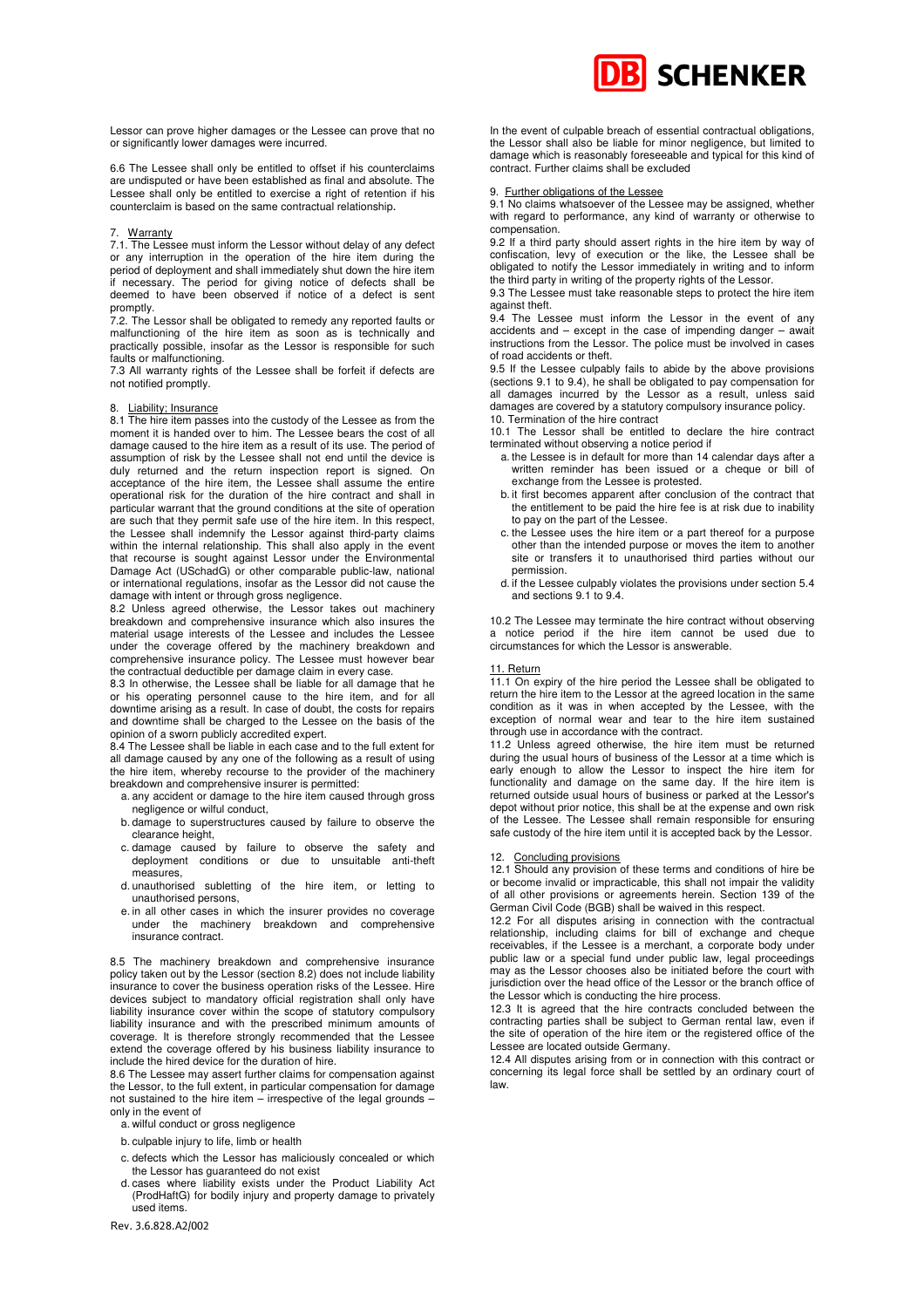

# **BSK Installation Conditions**

(BSK Installation 2008 / Status 01.08.2008)

For use towards:

- 1. a person who, upon conclusion of the contract, is acting in the execution of his/her commercial or self-employed occupational activities (entrepreneur);
- 2. juristic persons of public law, or special property under public law.

## **I. Scope**

These installation conditions apply to all installation work undertaken by a company of the heavy goods transport sector (contractor), provided that deviating agreements have not been reached in individual cases and provided that this installation work does not refer to straightforward, rough installation work related to transport preparations or procedures in accordance with the general business conditions of the German federal specialist group for heavy goods transports and crane work (AGB-BSK).

# **II. Bill of quantities, installation price**

The bill of quantities of the orderer upon which the invitation to tender, the cost estimate, or the preparation of an offer was based applies exclusively to the installation service. The installation work is invoiced according to units of time if a lump-sum price has not been explicitly agreed. The agreed sums are understood without value-added tax, which must be paid to the client in addition in the statutory amount.

# **III. Technical assistance by the orderer**

- 1. The orderer is obliged unless otherwise agreed to provide technical assistance at his/her costs, in particular:
	- a) execution of preparatory activities, in particular, excavation, construction, bedding and scaffolding work, including the procurement of the necessary building materials;
	- b) provision of heating, power and lighting current, compressed air, water, including the required connections;
	- c) provision of necessary, dry and lockable rooms for the storage of the tools and of the auxiliary and operating materials of the installation staff;
	- d) provision of suitable, theft-proof recreation rooms, (with heating, light ing, washing facilities, sanitary facility) and first aid for the installation staff;
	- e) provision of the auxiliary materials and execution of all other activities which are necessary for the precise regulation and adjustment of the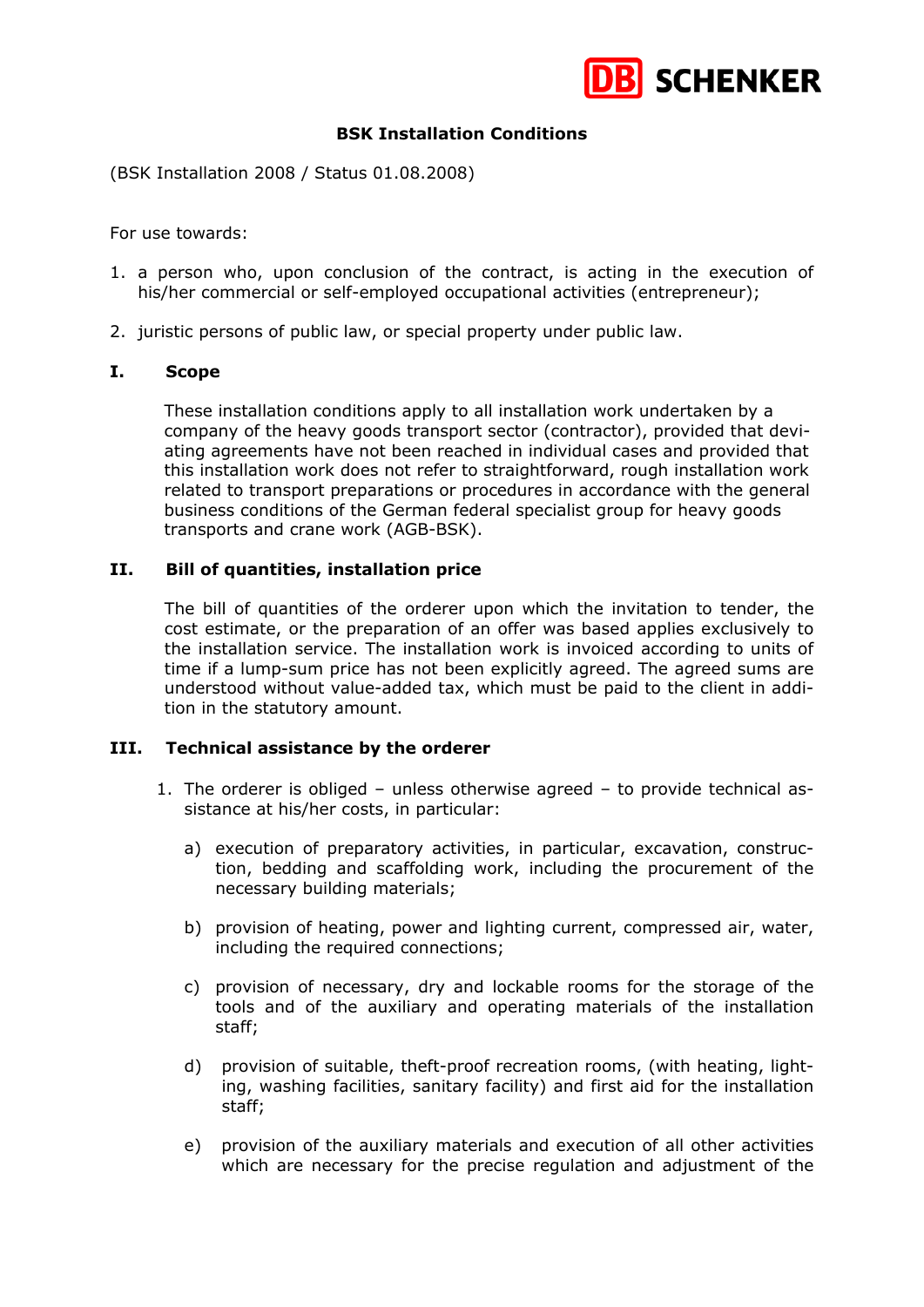object to be installed and which are also nee of a contractually provided trial test; and



- f) protection and safeguarding of the installation site and materials against detrimental influences of any kind, and cleaning of the installa tion site.
- 2. The technical assistance provided by the orderer must guarantee that the installation work can started immediately following the arrival of the installation staff and be carried out without delay up to the time of acceptance by the orderer. If special plans or instructions of the contractor are required, the contractor places them at the disposal of the orderer in due time.
- 3. If the orderer does not fulfil his/her obligations, the contractor, after fixing a time limit, is entitled to carry out the activities for which the orderer is responsible in the orderer's place and at the orderer's costs. Apart from that, the statutory rights and claims of the installation company remain unaffected.

# **IV. Installation time limit, installation delay**

- 1. The installation time limit is met if, up to the time of its expiration, the installation service is ready for acceptance by the orderer in the case of a contractually provided trial test regarding the execution of the installation service.
- 2. If the installation work is delayed by force majeure, acts of authorities or by measures within the framework of labour disputes including, in particular, strikes and lockouts, as well as by the occurrence of circumstances for which the contractor is not responsible, an appropriate extension of the installation time limit occurs if it can be proved that such obstacles have a considerable influence on the completion of the installation work. This also applies if such circumstances occur after the contractor has defaulted.
- *3.* If a damage arises for the orderer as a result of the default of the installation company, the orderer is entitled to demand a lump-sum compensation for damage resulting from default. The lump-sum compensation amounts to 0.5 % for every week of the delay, in all, however, to no more than 5 % of the installation price for that part of the system to be installed by the contractor that cannot be used on time as a result of the delay. The assertion of a further damage caused by default is excluded unless, however, the contractor caused the damage with gross negligence or premeditation.
- *4.* If the orderer fixes while taking the statutory exceptional cases into account – an appropriate time limit according to a due date for the contractor to provide the service and if that time limit is not met, the orderer is entitled to withdrawal within the framework of statutory regulations. Further claims resulting from default are exclusively defined according to subsection VII.2 of these conditions*.*

# **V. Acceptance**

1. The orderer is obliged to accept the installation service as soon as its completion has been reported to him and any contractually provided trial test of the installed object has taken place. If the installation work proves to be not in accordance with the contract at the time of acceptance, the contractor is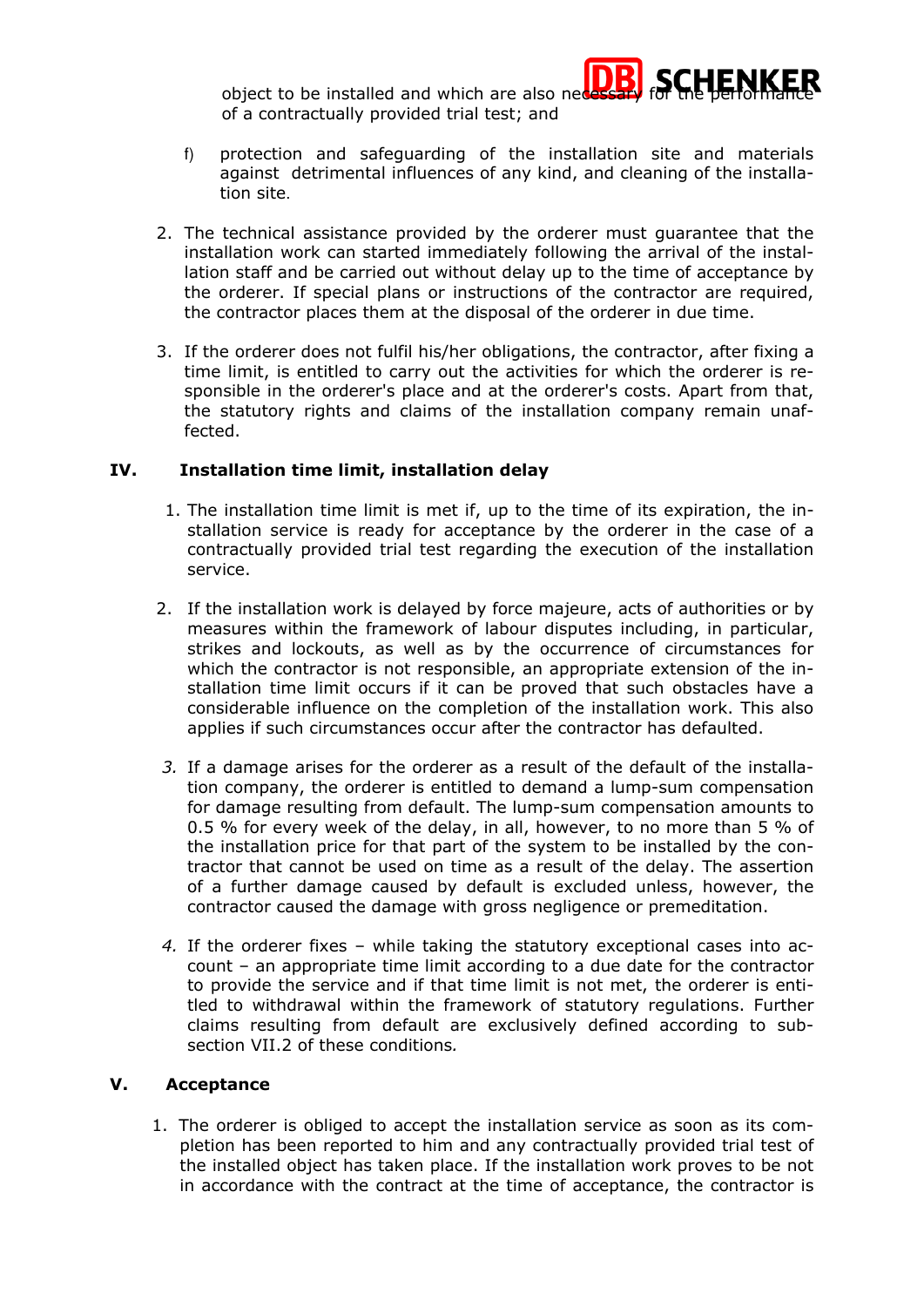obliged to rectify the defect. If a non-essential cannot refuse the acceptance.

- 2. If the acceptance is delayed through no fault of the contractor, the acceptance is considered as having been carried out after a period of two weeks since the notification of completion of the installation work.
- 3. If the orderer accepts the installation service without reservation although the orderer knows about the defect, all the orderer's deficiency rights to subsequent fulfilment, to substitute performance against reimbursement of expenses and price reduction, including the right to withdraw from the contract are inapplicable.

# **VI. Claims arising from a defect**

- 1. Following acceptance of the installation work, the contractor is liable for defects excluding all other claims of the orderer regardless of No. 3 and section VII. in such a way that the orderer must rectify the defects. The orderer must notify the contractor of a detected defect immediately in writing.
- 2. If the contractor allows while taking the statutory exceptional cases into account – an appropriate time limit fixed for him/her to rectify the defect to elapse fruitlessly, the orderer then has a right to a price reduction within the framework of the statutory regulations. The orderer's right to a price reduction also exists in other cases involving a failure to rectify the defect. The client may withdraw from the contract only if it can be proved that the installation work is not of any interest to the orderer despite the price reduction.
- 3. Further claims are exclusively defined according to section VII.2 of these conditions.

# **VII. Liability of the contractor, exclusion from liability**

- 1. If, through the fault of the contractor, the installed object cannot be used in accordance with the contract by the orderer as a result of omitted or incorrect implementation of suggestions and consultations provided before or after the conclusion of the contract as well as of other contractual accessory obligations, the claims arising from a defect pursuant to section VI. and the following regulations apply – excluding further claims of the orderer.
- 2. The contractor is liable unless nothing to the contrary arises from the contract or the law – for damage not incurred on the installation object itself and for whatever legal reasons, only
	- a) in case of premeditation;
	- b) in case of gross negligence of the owner/organs or of the executive staff;
	- c) in case of culpable injury of life, body, health;
	- d) in case of defects the contractor has maliciously concealed;
	- e) within the framework of a guarantee.

In case of gross negligence of vicarious agents, the contractor is liable for the foreseeable damage unless, however, the contractor can exempt himself/herself from that liability by virtue of customary commercial practice. In case of culpable violation of essential contractual obligations, the contractor is liable even in the case of gross negligence of non-executive staff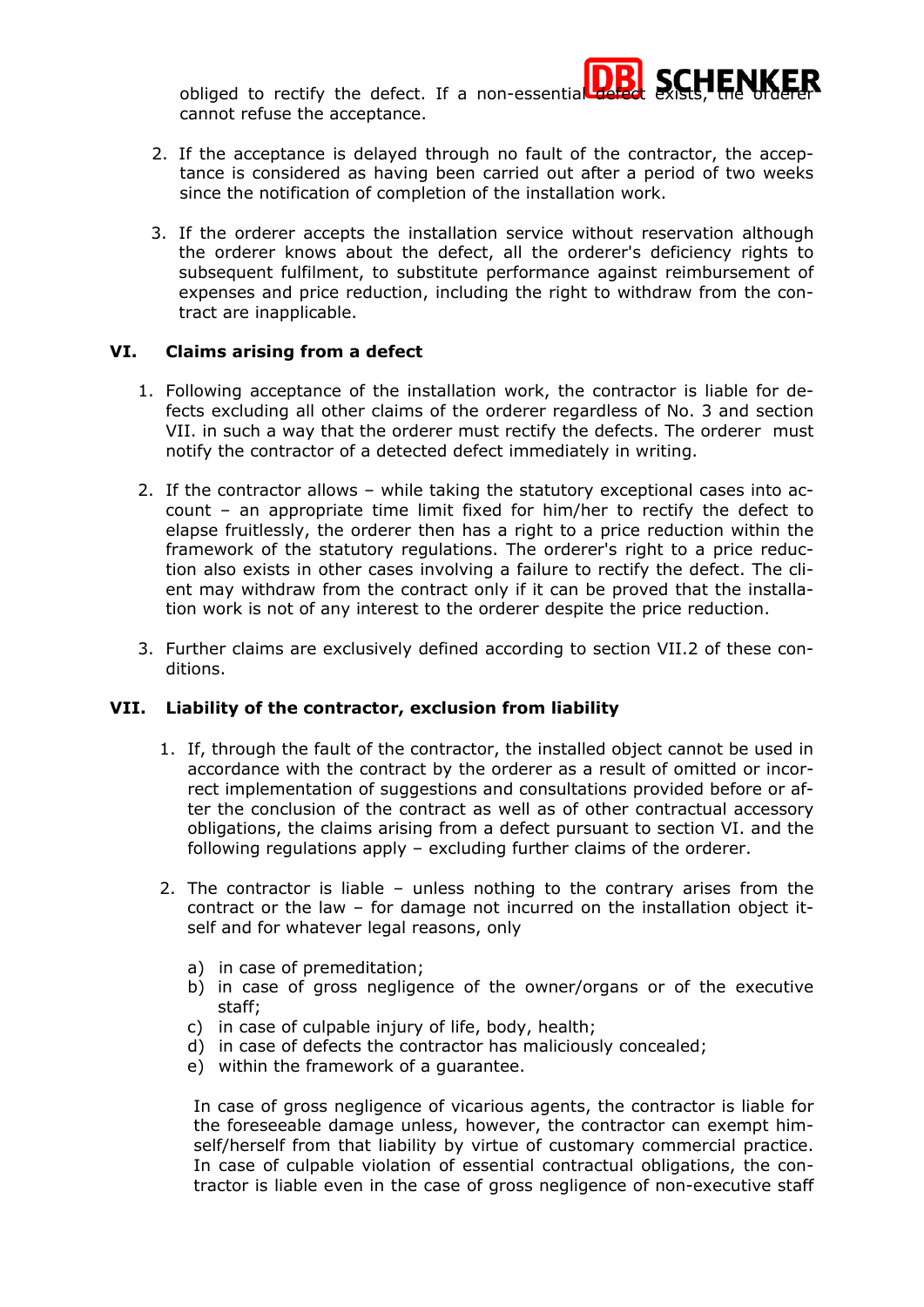and in the case of slight negligence – limited, however, the two the typical, the two states in the two states, to the two states  $\frac{1}{2}$ seeable damage.

3. Further claims are excluded. In the event of taking recourse to the contractor, in accordance with the USchadG (German environmental damage law), or other comparable public-law, national or international regulations, the orderer must completely exempt the contractor in the internal relationship if the contractor did not cause the environmental damage with premeditation or gross negligence.

# **VIII. Obligations of the orderer**

- 1. The orderer must create all the basic technical requirements required for the proper and safe implementation of the installation order on his/her own account and at his/her own risk and must sustain those basic technical requirements for the duration of the operation. In particular, the orderer is obliged to keep the product to be installed available in a condition ready and suitable for the implementation of the installation order. The orderer is obliged to specify the dimensions, weights, and special properties of the product to be installed (e.g. centre of gravity, type of material, etc.) including suitable tie-down and fastening points correctly and on time. The orderer must point out, without being requested and on time, special hazardous situations which could arise in the course of executing the installation work with regard to the product to be installed and the surrounding area (e.g. hazardous goods, contamination damage, etc.).
- 2. The orderer must obtain the necessary consents from owners for the purpose of driving on third-party properties, non-public roads, paths and yards, and the orderer must also exempt the contractor from third-party claims which could arise from unauthorised use of a third-party property.

Beyond that, the orderer is responsible for making sure that the ground conditions, yard conditions, and other conditions at the installation site and at the access roads – with the exception of public roads, paths and yards – permit proper and safe implementation of the installation order. In particular, the orderer is responsible for making sure that the ground conditions at the installation locations, at any storage or pre-installation yards and at the access roads are capable of withstanding the occurring ground pressures and other stresses caused by the installation vehicles and equipment (e.g. cranes, heavy goods vehicles, lift frames, etc.). Finally, the orderer is responsible for all information regarding underground cable shafts, supply lines, other underground lines, and cavities which could affect the loadbearing capacity of the ground at the installation site or at the access roads. Without being requested, the orderer must point out the position and presence of underground lines, shafts, and other cavities. If the orderer culpably fails to perform this obligation to point out such details, the orderer is liable for all arising damage, even for property damage and consequential property damage on the vehicles, equipment and working implements of the entrepreneur and also for pecuniary damage.

4. The orderer must also inform the installation manager about any existing safety regulations if these are important for the installation staff. The orderer notifies the contractor about violations of the installation staff against such safety regulations (e.g. instructions for outside companies, special safety and protective clothing, etc.).